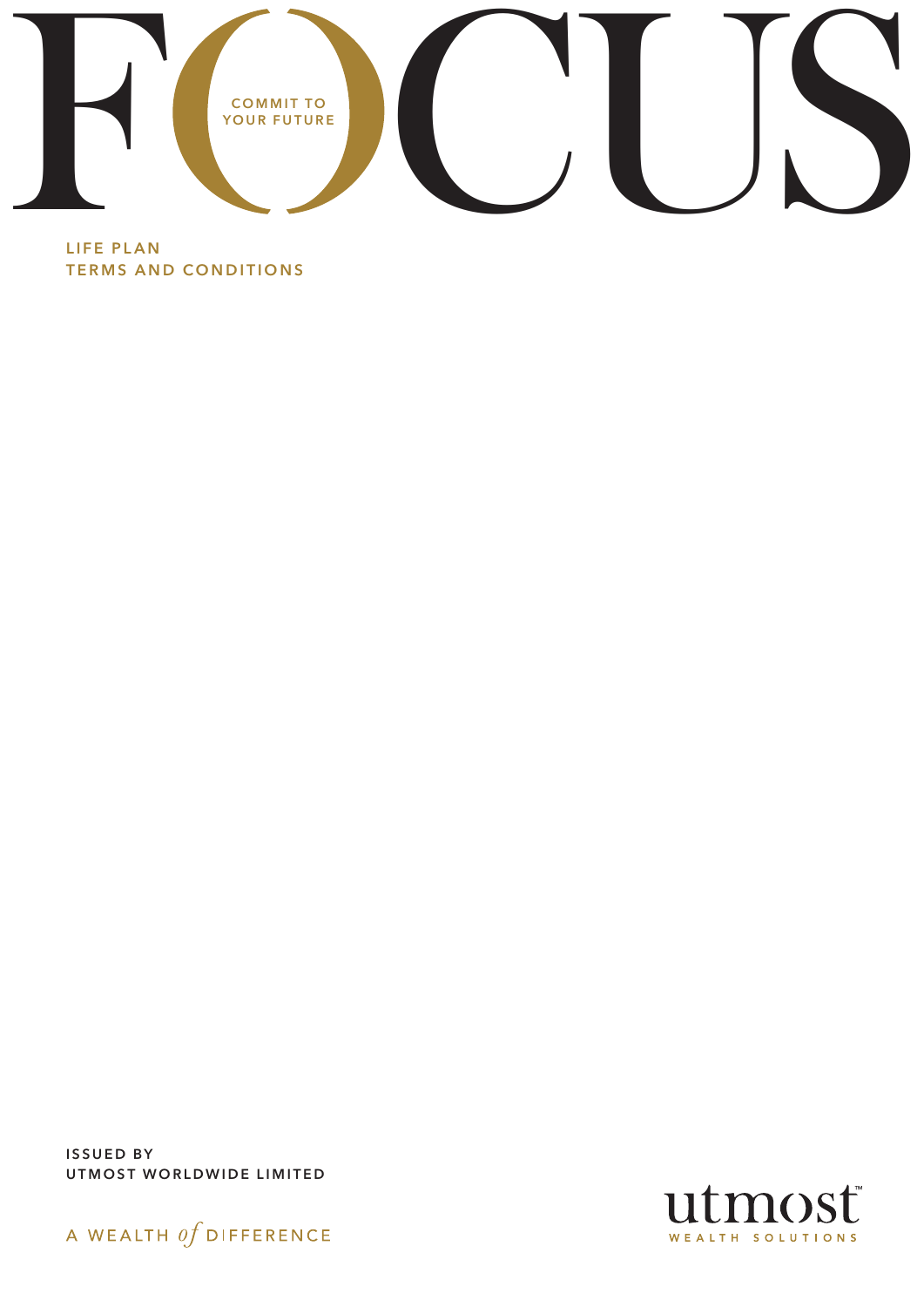### UNDERSTANDING YOUR DOCUMENTATION

Your documentation consists of all documents issued by us in respect to your Plan including these Terms and Conditions, your Plan Schedule and your Application.

References to 'we', 'us' or 'our' mean Utmost Worldwide Limited. References to 'you' or 'your' mean a Planholder. We have written these Terms and Conditions in the singular, the singular includes the plural and vice versa. Likewise, the masculine includes all other genders.

Where further information is available in another section of these Terms and Conditions, we will signpost the relevant section using brackets. Capitalised words and phrases are defined terms (see 'Defined Terms') or refer to section titles within this document. When reviewing your contractual documents, please refer to the explanations below to ensure that you understand each term and its meaning.

You should get specialist legal and tax advice from a professional adviser regarding this Plan. You must ensure that you are eligible to hold a Plan under the laws of any jurisdiction which applies to you, and if applicable, that you can legally take out a contract of life assurance on any person named as a Life Assured.

#### DEFINED TERMS

'Allocated Premium' means the amount of your Premium that we allocate to Plan Units. It is the Premium less any External Bank Fees and our Card Payment Fee, if applicable. For Single Premiums, it is also less the Single Premium Establishment Fee. (See also '2.6 Fees').

'Allocation Price' means the price, of a single Plan Unit, that we use when allocating a Plan Unit to your Plan.

'Application' means your proposal to us to enter into a contract including any supporting information provided by you.

'Assignment' means the legal transfer of your Plan ownership rights and benefits to a third party.

'Beneficiary' means a person nominated by you to receive the Death Benefit.

'Bid Price' means the price used when deducting or valuing a Plan Unit.

'Commencement Date' means the date your Plan commences, as specified in your Plan Schedule.

'Commitment Period' means the period that you commit to pay your Committed Premium, as specified in your Plan Schedule.

'Committed Premium' means the Regular Premium, including any Regular Premium increase that you have agreed to pay during your Commitment Period.

'Cooling-off Period' means the 30-day period from your Plan's Commencement Date.

'Dealing Date' means a day, as determined by us, on which Plan Units of your chosen Plan Investments are allocated to and/or deducted from your Plan. Dealing Dates reflect the days on which the corresponding Utmost Investments are priced and on which the Utmost Investments can be purchased or sold.

'Death Benefit' means the benefit payable on the occurrence of the Relevant Death, following our acceptance of the claim.

'Due Date' means your Commencement Date and each subsequent date you must pay Committed Premiums.

'Endorsement' means a written record of binding contractual changes made to your Plan by us.

'Financial Adviser' means the person or entity that you have selected to provide you with financial advice and act as your agent in arranging financial services products for you. Financial Advisers are independent and do not act as agents for Utmost Worldwide Limited.

'Plan' means the contract between you and us which will be subject to the following contractual documents:

- › your Application;
- › your Terms and Conditions;
- › your Plan Schedule;
- $\rightarrow$  relevant written statements that we rely on, made by you and/or other parties associated with your Plan; and
- $\rightarrow$  Endorsements that we issue to you.

'Planholder' means the individual(s), trustee(s) or company owning the Plan as specified in the Plan Schedule or via Endorsement to the Plan Schedule, including successors or assignees, as applicable.

'Plan Anniversary' means the anniversary of the Commencement Date.

'Plan Currency' means the currency of your Plan.

'Plan Investment' means a notional investment created within your Plan, which corresponds to an Utmost Investment, and which is used to determine the value of your Plan.

'Plan Month' means the one-month period following the Commencement Date and each subsequent one-month period thereafter. For example, the first Plan Month following a Commencement Date of 31 May is the period from 31 May to 30 June inclusive.

'Plan Schedule' means the document that we issue to you setting out specific Plan details and includes any Endorsement to your Plan Schedule that we subsequently issue to you.

'Plan Unit' means a single equal portion of the Plan Investment used to determine the Investment Value.

'Premium' means a Regular Premium or a Single Premium.

'Regular Premium' means the recurring premium that you commit to pay during your Commitment Period at the frequency specified in your Plan Schedule.

'Relevant Death' means the death of the Life Assured, determined by the Life Cover Basis selected by you in your Application. This is the death of the Life Assured allowing a claim for the Death Benefit to be made (see '2.7 Life Coverage').

'Segment' means the single or separate and identical contracts of life assurance that collectively make up your Plan.

'Single Premium' means a single premium that we accept as payment into your Plan in addition to your Committed Premium.

'Terms and Conditions' means this document and any Endorsement that we issue to you.

'Utmost Investment' means an underlying fund or investment instrument, as applicable, purchased by us to correspond to Plan Investments selected by you.

'Welcome Pack' means the communication sent to you on the Commencement Date of your Plan. It contains your contractual documents and other important Plan information.

'Written Notice' means any communications that we physically or digitally send to you or your authorised agent.

'Written Request' means instructions or requests that you or your authorised agent send to us in any format that we accept.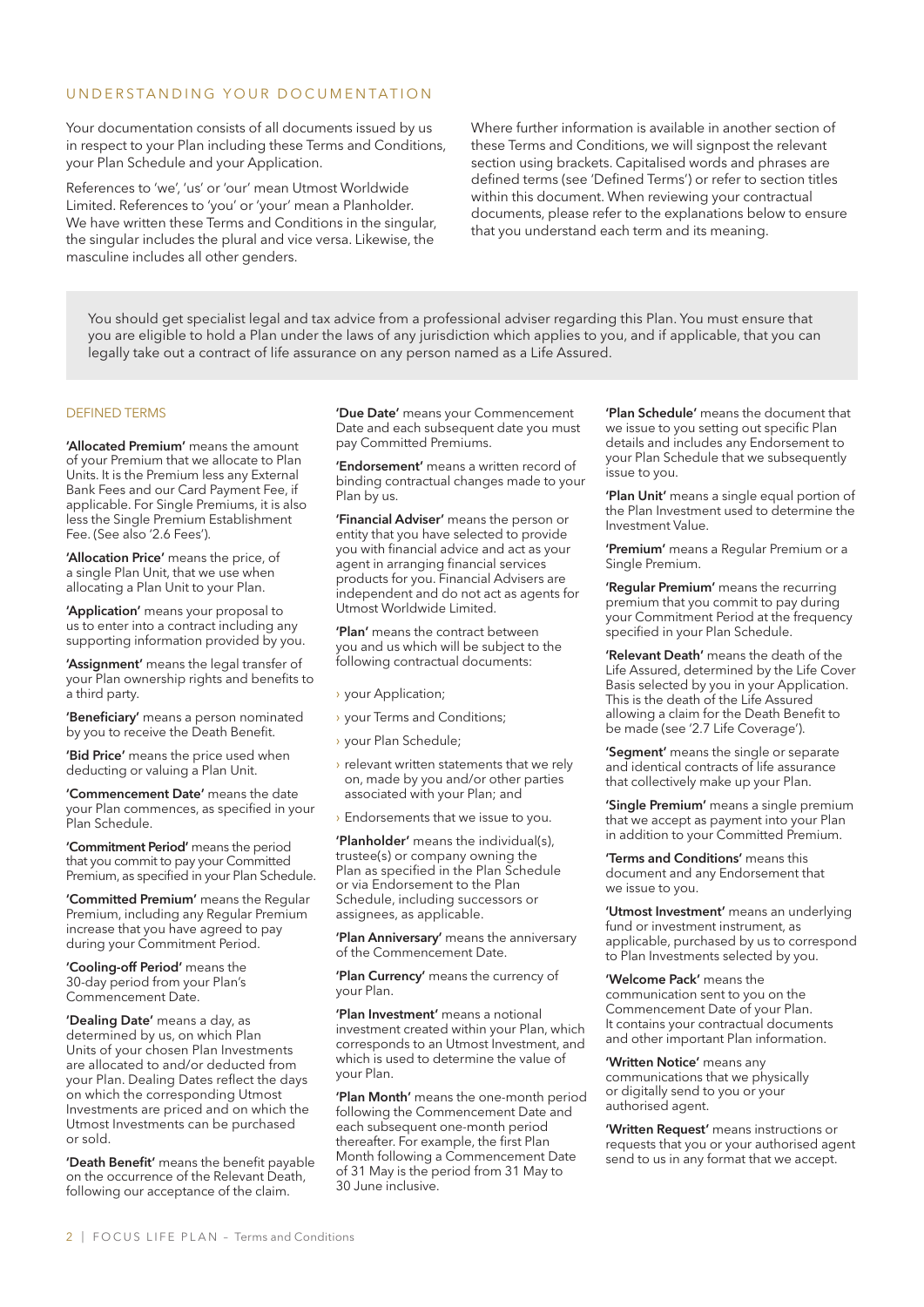# $\mathbf{u}$ tmsolutions

| 1.            | <b>INTRODUCTION</b>                   | 4        |
|---------------|---------------------------------------|----------|
| 1.1           | <b>About FOCUS</b>                    | 4        |
| 1.2           | <b>Understanding your Contract</b>    | 4        |
| 1.3           | Communications between you and us     | 5        |
| 2.            | <b>GENERAL CONDITIONS</b>             | 5        |
| 2.1           | Plan Ownership                        | 5        |
| $2.2^{\circ}$ | Premiums                              | 6        |
| 2.3           | Allocation                            | 9        |
|               | 2.4 Plan Investments and Plan Units   | 10       |
| 2.5           | Understanding your Investment         |          |
|               | Value and Surrender Value             | 11       |
| 2.6<br>2.7    | Fees                                  | 12<br>13 |
| 2.8           | Life Coverage<br><b>Plan Features</b> | 14       |
| $2.9^{\circ}$ | Options at the End of your            |          |
|               | <b>Commitment Period</b>              | 15       |
|               | 2.10 Payments from your Plan          | 15       |
| 2.11          | Termination                           | 17       |
| 2.12          | Special Circumstance Affecting us     | 17       |
| 3.            | UTMOST WORLDWIDE INVESTMENT           |          |
|               | <b>SERVICE CONDITIONS</b>             | 17       |
| 3.1           | <b>Investment Strategies</b>          | 17       |
| 3.2           | Opting to use the Service             | 18       |
| 3.3           | Stopping use of the Service           | 18       |
| 4.            | <b>STANDARD CONTRACT TERMS</b>        | 18       |
| 4.1           | <b>Insurer Details</b>                | 18       |
| 4.2           | Regulator                             | 18       |
| 4.3           | <b>Governing Law</b>                  | 18       |
| 4.4           | <b>Planholder Protection</b>          | 18       |
| 4.5           | <b>Financial Advice</b>               | 18       |
| 4.6           | <b>Anti-Money Laundering</b>          | 18       |
| 4.7<br>4.8    | Sanctions<br>Underwriting             | 18<br>19 |
| 4.9           | <b>Personal Data</b>                  | 19       |
| 4.10          | Taxation                              | 19       |
| 4.11          | <b>Third-Party Rights</b>             | 19       |
| 4.12          | Waiver                                | 19       |
| 4.13          | <b>Force Majeure</b>                  | 19       |
| 4.14          | Interest                              | 19       |
| 4.15          | Severability                          | 19       |
| 4.16          | Complaints                            | 19       |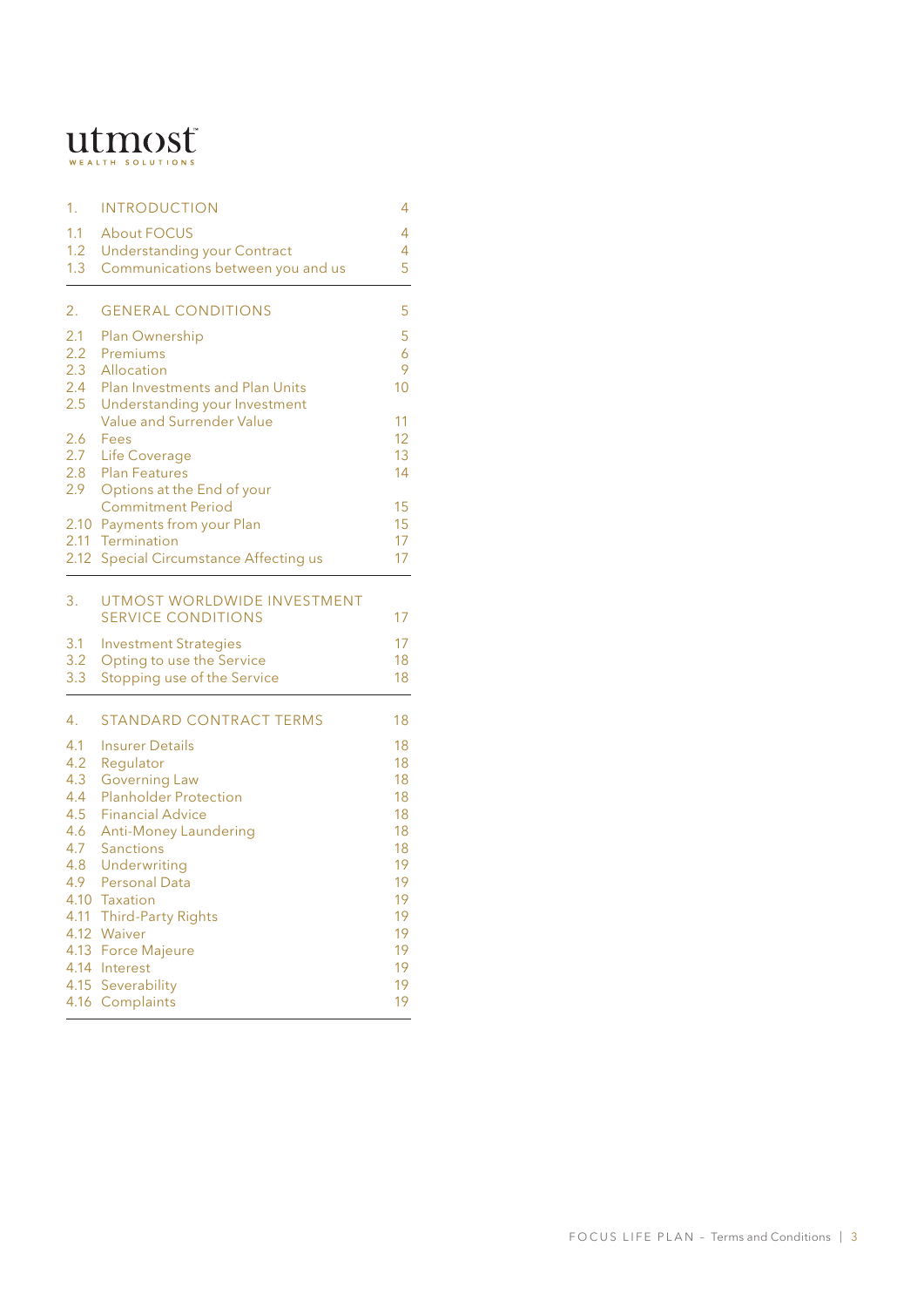### 1. INTRODUCTION

#### 1.1 About FOCUS

Your FOCUS contract is a Regular Premium unit-linked whole of life assurance Plan. It provides a Death Benefit and it is investment-linked enabling you to achieve capital growth on Premiums paid where your selected Plan Investments increase in value. The Plan Investments that are available to FOCUS have been specially selected by us with the objective of providing you with access to a range of lower cost investment funds that we believe will provide good value for money over the medium to long-term. However, the value of your Plan ultimately depends on the performance of your Plan Investments, which cannot be guaranteed.

We designed FOCUS to allow you to make Regular Premium payments for a Commitment Period that suits you, from a minimum of 3 years to a maximum of 15 years. We allocate your Premiums to a range of Plan Investments, selected by you. Your Plan will continue until:

- › we pay a claim for Death Benefit;
- › you surrender your Plan; or
- › your Plan terminates for any other reason (see '2.11 Termination').

Your Plan is subject to Fees, as specified or described in this document (see '2.6 Fees') and in your Plan Schedule. You are entitled to a Commitment Reward, equal to 5% of Regular Premiums paid, if you meet your commitment to the Plan.

Your Plan will consist of 100 separate but identical Segments. You cannot increase the number of Segments in your Plan following the Commencement Date. We divide the value of your Plan and benefits equally between each Segment. Allocation and switching will occur at Plan level and apply equally to each Segment (see '2.3 Allocation'). For administrative purposes, our communications refer to your Plan, which includes all Segments.

At the end of your Commitment Period, your Plan will continue without any obligation to pay further Premiums. Alternatively, you can send us a Written Request to extend your Commitment Period, known as a Recommitment. If you meet our eligibility requirements at that time, you can also request an extension to your Plan Investment range (see '2.9 Options at the End of your Commitment Period').

### 1.2 Understanding your Contract

Your Application was your proposal to us to enter into a contract. We accepted your Application when we created your Plan and issued your Welcome Pack. Your contract starts on the Commencement Date when we receive and accept your first Regular Premium payment.

#### Documents Making up your Plan with us

The Plan between you, as Planholder, and us, as insurer, is created as a contract and governed by the following contractual documents:

- › your Application;
- › these Terms and Conditions;
- › your Plan Schedule;
- › relevant written statements that we rely on, made by you and/or other parties associated with your Plan; and
- › Endorsements that we issue to you.

The language of the contract is English. If there is a conflict between any documents making up your Plan, the Terms and Conditions take precedence. If the English language Terms and Conditions cannot take precedence due to local law, the authorised translation of the Terms and Conditions will take precedence.

#### Your Commitment

By entering into this Plan, you have committed to:

- › provide complete and accurate information that is not misleading at all times;
- › pay Committed Premiums as agreed with us for the duration of your Commitment Period;
- › update us immediately if your personal circumstances change; and
- › comply with all other Terms and Conditions of your Plan.

If you do not meet these commitments, you may lose your entitlement to a Commitment Reward and you may not get back the full value of the Premiums that you have invested.

You must not omit or conceal any Material Fact. 'Material Facts' are facts that an insurer would consider likely to influence their assessment of and decision to accept a contract of life assurance or to make a benefit payment. If you are unsure whether a fact is a Material Fact, disclose it.

If you provide any incomplete, inaccurate or misleading information or fail to disclose any Material Facts, before and/or during the life of the Plan, this could result in us quoting wrong terms, rejecting, repudiating or reducing a claim or considering the Plan invalid.

#### Your Commitment Period

You have chosen a Commitment Period of between 3 and 15 years. You have agreed to pay your Committed Premium during this period. We specify the duration of your Commitment Period in your Plan Schedule.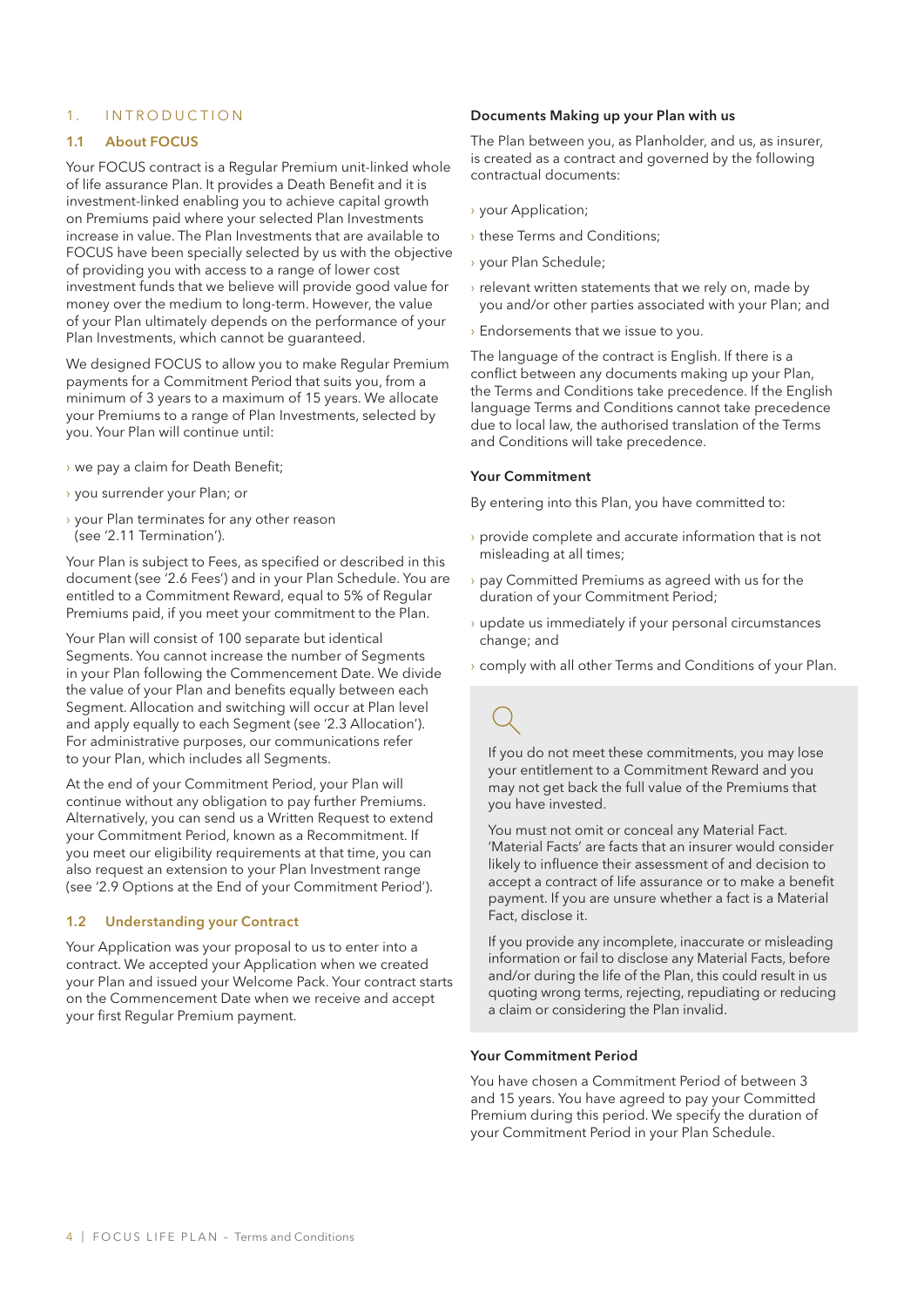Your Commitment Period must end before the 75th birthday of the youngest Planholder and before the 75th birthday of the relevant Life Assured, as specified in the table below:

#### Table 1 Maximum Commitment Period

| LIFE COVER BASIS             | MAXIMUM COMMITMENT PERIOD                                                                    |
|------------------------------|----------------------------------------------------------------------------------------------|
| SINGLE LIFE                  | Number of full years to Plan Anniversary before the Life Assured's<br>75th birthday          |
| MULTIPLE LIVES FIRST DEATH   | Number of full years to Plan Anniversary before the oldest Life Assured's<br>75th birthday   |
| MULTIPLE LIVES LAST SURVIVOR | Number of full years to Plan Anniversary before the youngest Life<br>Assured's 75th birthday |

### Your Right to Change your Mind

You can change your mind and cancel your Plan during the Cooling-off Period, provided that you have not requested any other payment from your Plan. You can cancel your Plan by sending us a Written Request within the Cooling-off Period. Your Welcome Pack includes detailed information of your cancellation rights. Your Plan will terminate when we receive your Written Request to cancel and on payment, all our liabilities under your Plan will cease.

If you cancel your Plan, we will return the Premium you have paid less any External Bank Fees and there may be an adjustment for any downward movement in the value of Plan Units and any costs that we incur in the purchase and subsequent sale of Utmost Investments corresponding to the Plan Investments.

#### 1.3 Communications between you and us

#### Online Service Centre

We will use your secure account on the Online Service Centre to communicate and share information with you including your Welcome Pack, Written Notices, Plan Statements (see 'Plan Statement') and Endorsements. You can use the Online Service Centre to access Plan information including up-to-date valuation and transaction statements, and to send us certain Written Requests.

We do not accept responsibility or liability to any person or to any extent for losses incurred in reliance on any incorrect or inaccurate valuations provided on our Online Service Centre, except in the case of negligence or wilful misconduct on our part.

#### Communicating with us

You can contact us using any contact method outlined below:

- › via the Online Service Centre;
- › e-mailing UWCustomerService@utmostworldwide.com; or
- › by telephone at +44 (0) 1481 715 800.

#### Written Requests

A Written Request is only valid when we have received all information we have requested from you. Unless we inform you otherwise, you must send us your Written Requests using the Online Service Centre. Where we require original documents, you must send them to us at the postal address we provide to you or, if none provided, to the contact address on the back cover of this document. You post documents at your own risk.

#### Communicating with you

We will upload communications, including Endorsements and Written Notices, to your Online Service Centre account. When we upload a communication, we will send an e-mail alert to the e-mail address we hold for you on our records. We consider communications as received by you on the date that we send the e-mail alert.

You must keep your personal information up to date. We accept no responsibility or liability to any person or to any extent for losses incurred by you or any third party following a breakdown in communications except in the case of negligence or wilful misconduct on our part.

#### 2. GENERAL CONDITIONS

#### 2.1 Plan Ownership

You can own a Plan if you are:

- › an individual aged 18 or more;
- › a trustee acting on behalf of a trust; or
- › a company.

Unless you instruct us otherwise, only you as Planholder are a valid decision maker for your Plan.

#### Joint Planholders

We allow a maximum of two Planholders who will own a Plan as joint-owners. Joint-owners are jointly and severally responsible for complying with these Terms and Conditions of the Plan. Before we can accept a Written Request, both Planholders must confirm their instructions.

Following the death of a joint-owner, the surviving Planholder is the sole legal owner of the Plan.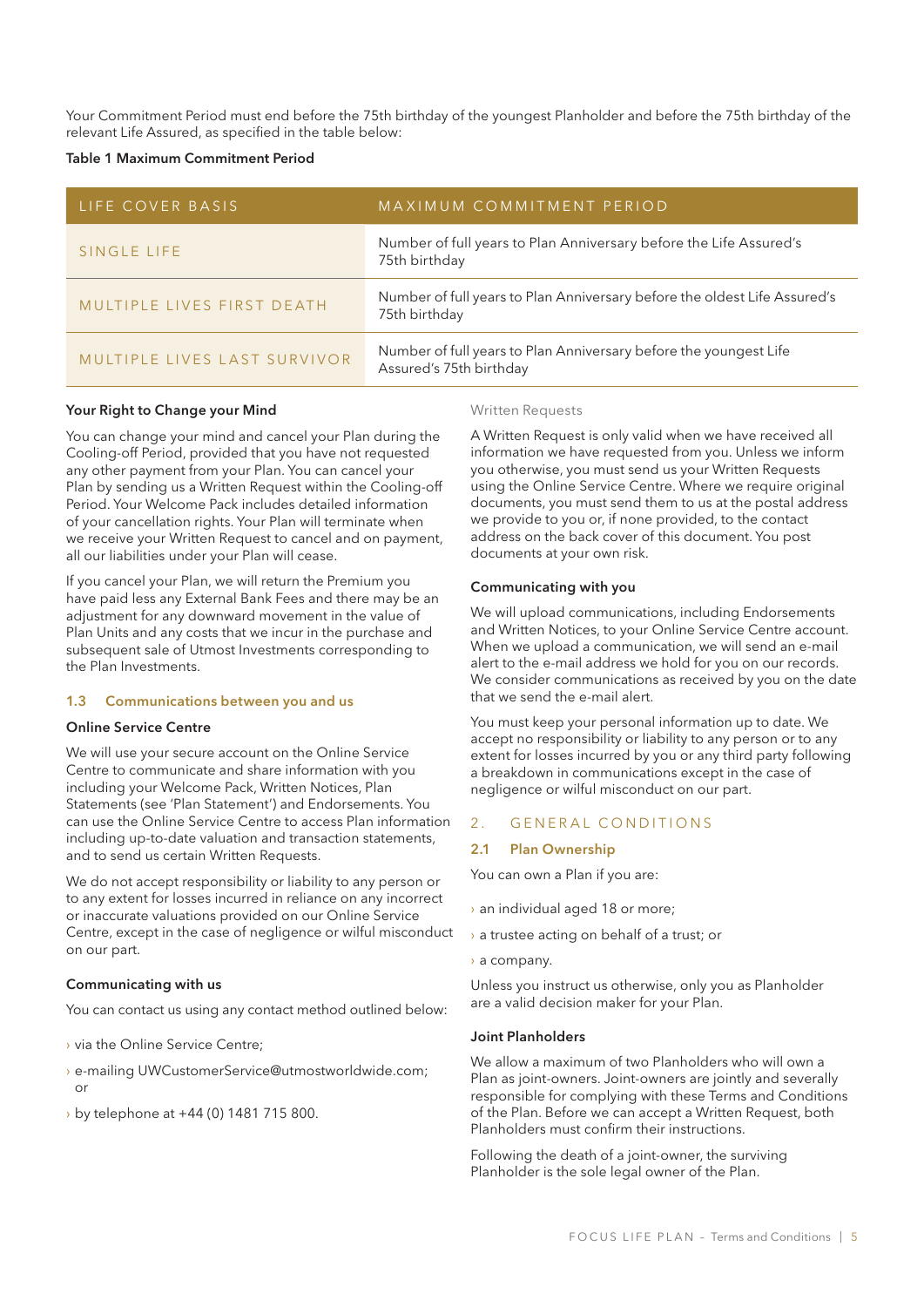#### Succession

Where a sole remaining Planholder dies and the Relevant Death has not occurred, legal ownership of the Plan will pass to his legal estate.

#### Trustee Planholders

Acceptance of trustee Planholders is at our sole discretion and is subject to provision of evidence that a trust exists, as determined by us, inclusive of the trust rules. Trust fees, if applicable, are considered Third-Party Fees and are subject to certain conditions (see '2.6 Fees').

#### Placing your Plan into a Trust

Where you place your Plan in trust, the trustees of the trust replace you as Planholder becoming trustee Planholders. Before proceeding with this option, please review 'Our Rights Following a Change of Planholder'.

professional advice, including tax advice, as necessary.

You are solely responsible for ensuring the legality, adequacy and validity of any trust. You should obtain

### Assigning your Plan to Another

By an Assignment, you can legally transfer your Plan ownership rights and/or benefits to a third party who is acceptable to us as a new Planholder, at any time. You can also assign the ownership of individual Segments of your Plan for the purpose of immediate Surrender. You can assign ownership of an individual Segment from six months after the Commencement Date. For Plan administration purposes, the Assignment of individual Segments will be processed as a Partial Withdrawal from your Plan (see '2.10 Payments from your Plan').

If you assign only the benefits of your Plan, for example for collateral purposes, then you will remain responsible for the payment of any remaining Committed Premiums and selecting the Plan Investments. You will not be able to make a withdrawal by partial or full surrender without the written authority of the assignee and the Death Benefit will become payable to the assignee.

You must provide us with a "written notice of assignment" related to your Plan, together with any further information, documentation or certifications we consider necessary (see 'Our Rights Following a Change of Planholder').

All assignees taking the rights and/or benefits of ownership of your Plan must be acceptable to us as a new Planholder and complete the required Plan or Segment(s) Assignment ownership application and satisfy our due diligence requirements. All assignees must provide us with evidence of their identity and permanent residential address and other relevant information in accordance with our usual customer due diligence procedures.

You are solely responsible for ensuring the legality, adequacy and validity of any Assignment. You should obtain professional advice, including tax advice, as necessary. As a Segment Assignment is considered a Withdrawal, making a Segment Assignment will affect your Commitment Reward (see '2.8 Plan Features').

Following the re-assignment of the rights and/or benefits of ownership, Plan ownership will revert to the Planholder on record before the last Assignment. An Assignment will automatically cancel any existing Beneficiary nomination, such that the Death Benefit becomes payable to the assignee.

### Our Rights Following a Change of Planholder

Where Plan ownership changes for any reason, the new Planholder must satisfy our due diligence requirements. We reserve the right to terminate a Plan where due diligence is not completed to our satisfaction or we are unwilling for any reason to continue the Plan with the new Planholder. In any case, we will only release Plan proceeds once we have satisfied our legal and regulatory requirements.

We accept no responsibility for losses incurred by the Planholder caused by any delay in releasing Plan proceeds due to our compliance with legal and regulatory requirements.

### 2.2 Premiums

#### Premiums you Commit to Pay – Committed Premium

During the Commitment Period, you commit to pay Regular Premiums, as agreed with us. You may increase your Committed Premium during the Commitment Period (see 'Regular Premium Increase').

The Committed Premium is payable until your Commitment Period has ended, your Plan has terminated or your Plan status is changed to paid-up or lapsed (see 'Making your Plan Paid-Up During the Commitment Period' and 'Premium Arrears and Lapse') or otherwise agreed by us.

The minimum Regular Premium varies by Commitment Period, Plan Currency and payment frequency, as follows: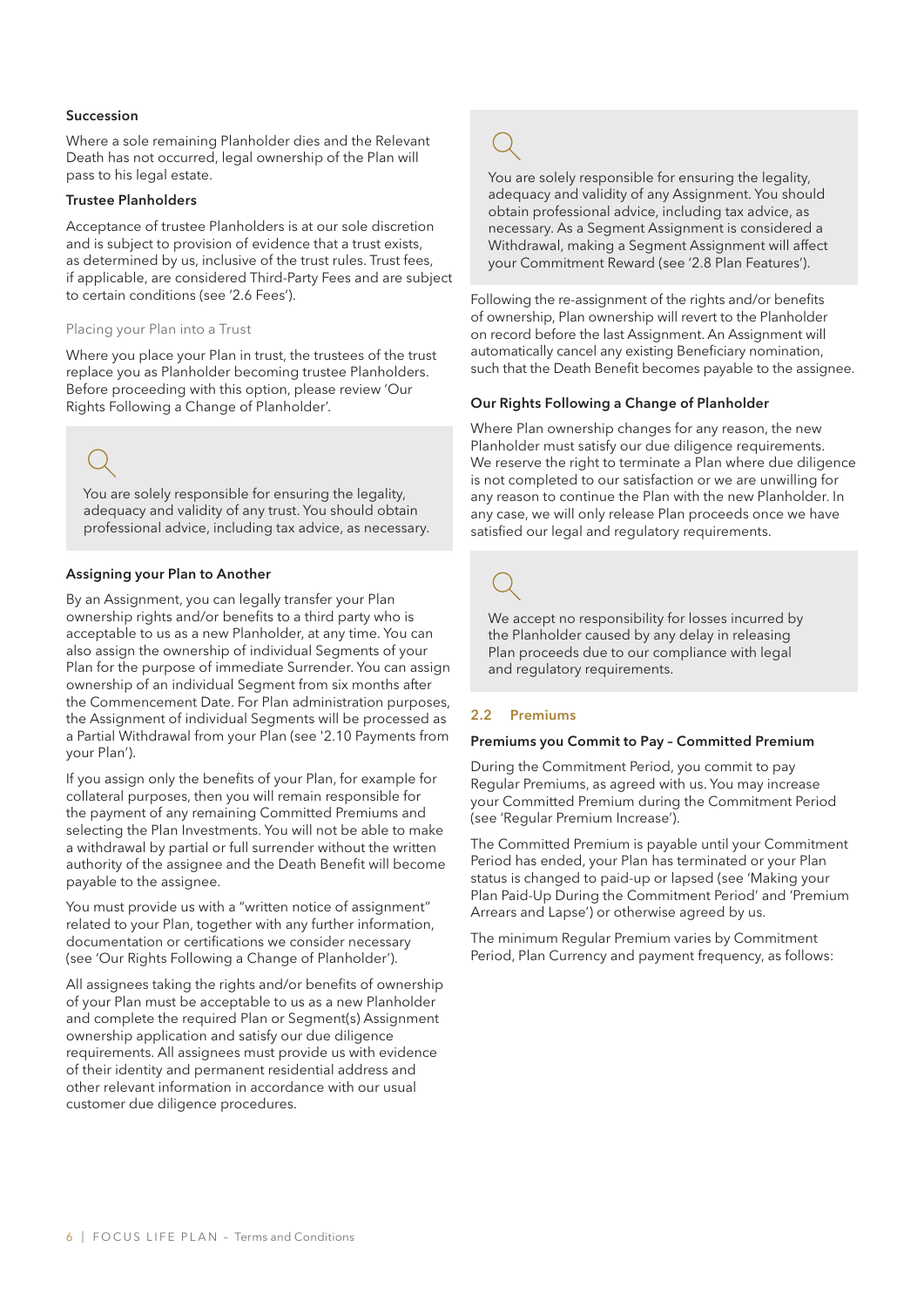### Table 2 Minimum Regular Premiums

| <b>COMMITMENT</b><br><b>PERIOD</b> | <b>MONTHLY</b> | QUARTERLY | <b>HALF-YEARLY</b> | <b>ANNUALLY</b> |
|------------------------------------|----------------|-----------|--------------------|-----------------|
| UNITED STATES DOLLAR               |                |           |                    |                 |
| 3 or 4 Years                       | 2,000.00       | 6,000.00  | 12,000.00          | 24,000.00       |
| 5 to 9 Years                       | 750.00         | 2,250.00  | 4,500.00           | 9,000.00        |
| 10 to 15 Years                     | 500.00         | 1,500.00  | 3,000.00           | 6,000.00        |
| <b>EURO</b>                        |                |           |                    |                 |
| 3 or 4 Years                       | 1,800.00       | 5,400.00  | 10,800.00          | 21,600.00       |
| 5 to 9 Years                       | 675.00         | 2,025.00  | 4,050.00           | 8,100.00        |
| 10 to 15 Years                     | 450.00         | 1,350.00  | 2,700.00           | 5,400.00        |
| <b>POUND STERLING</b>              |                |           |                    |                 |
| 3 or 4 Years                       | 1,500.00       | 4,500.00  | 9,000.00           | 18,000.00       |
| 5 to 9 Years                       | 562.50         | 1,687.50  | 3,375.00           | 6,750.00        |
| 10 to 15 Years                     | 375.00         | 1,125.00  | 2,250.00           | 4,500.00        |
| <b>HONG KONG DOLLAR</b>            |                |           |                    |                 |
| 3 or 4 Years                       | 16,000.00      | 48,000.00 | 96,000.00          | 192,000.00      |
| 5 to 9 Years                       | 6,000.00       | 18,000.00 | 36,000.00          | 72,000.00       |
| 10 to 15 Years                     | 4,000.00       | 12,000.00 | 24,000.00          | 48,000.00       |
| SINGAPORE DOLLAR                   |                |           |                    |                 |
| 3 or 4 Years                       | 2,800.00       | 8,400.00  | 16,800.00          | 33,600.00       |
| 5 to 9 Years                       | 1,050.00       | 3,150.00  | 6,300.00           | 12,600.00       |
| 10 to 15 Years                     | 700.00         | 2,100.00  | 4,200.00           | 8,400.00        |
| <b>JAPANESE YEN</b>                |                |           |                    |                 |
| 3 or 4 Years                       | 222,000        | 666,000   | 1,332,000          | 2,664,000       |
| 5 to 9 Years                       | 83,250         | 249,750   | 499,500            | 999,000         |
| 10 to 15 Years                     | 55,500         | 166,500   | 333,000            | 666,000         |
| <b>AUSTRALIAN DOLLAR</b>           |                |           |                    |                 |
| 3 or 4 Years                       | 2,900.00       | 8,700.00  | 17,400.00          | 34,800.00       |
| 5 to 9 Years                       | 1,087.50       | 3,262.50  | 6,525.00           | 13,050.00       |
| 10 to 15 Years                     | 725.00         | 2,175.00  | 4,350.00           | 8,700.00        |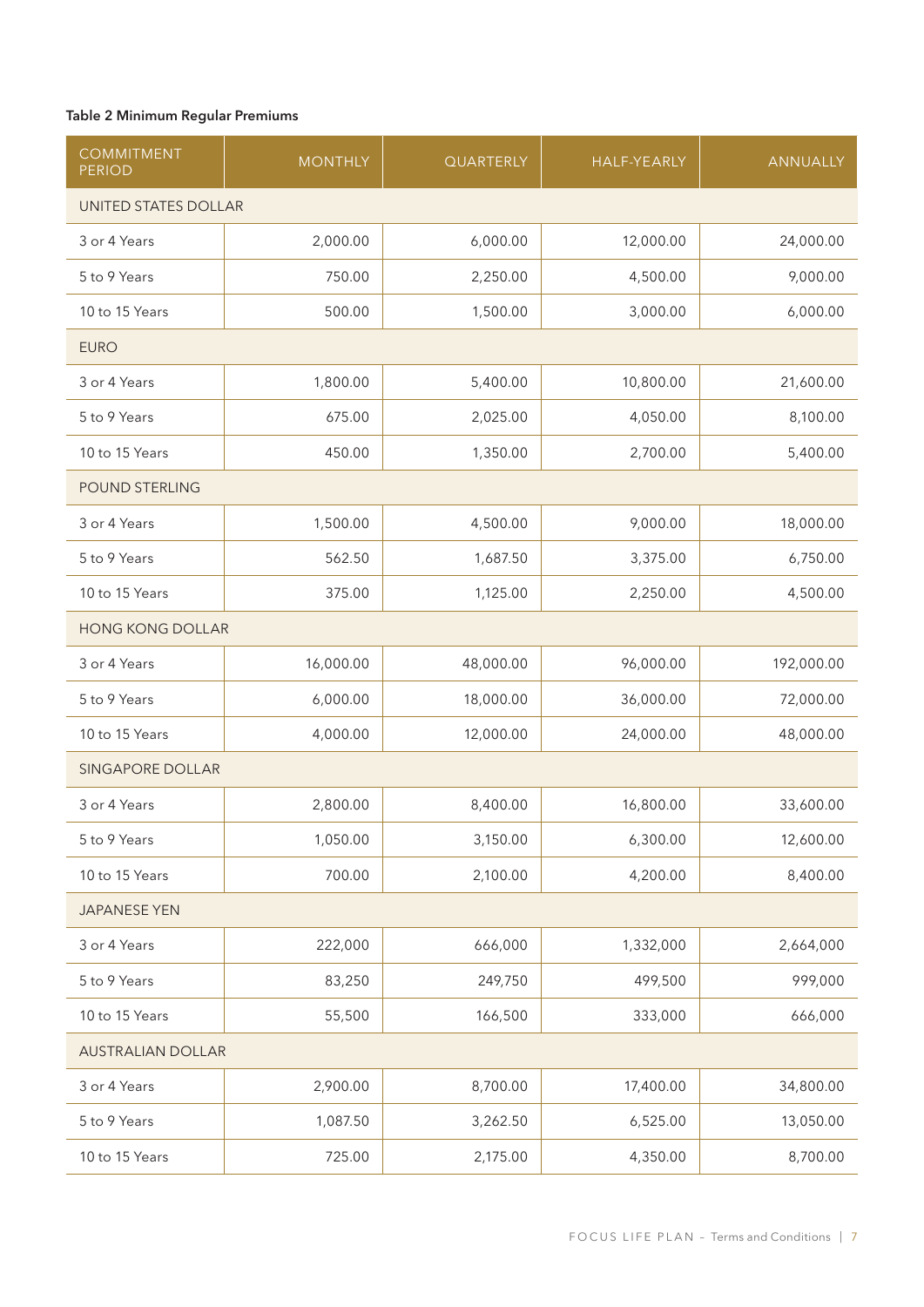### Premiums you can Pay – Single Premium

You can send us a Written Request to make a Single Premium payment at any time during the life of your Plan. The minimum Single Premium amount we will accept from you is as follows:

#### Table 3 Minimum Single Premium

| <b>PLAN CURRENCY</b> | <b>MINIMUM SINGLE</b><br><b>PREMIUM</b> |
|----------------------|-----------------------------------------|
| <b>USD</b>           | 2,000.00                                |
| <b>EUR</b>           | 1,800.00                                |
| <b>GBP</b>           | 1,500.00                                |
| HKD                  | 16,000.00                               |
| SGD                  | 2,800.00                                |
| <b>JPY</b>           | 222,000                                 |
| <b>AUD</b>           | 2,900.00                                |

#### Paying your Premiums – Payment Methods

You can pay your Premiums by way of standing order or electronic transfer. We will also accept payment by way of credit or debit card but a Card Payment Fee will apply (see '2.6 Fees').

### Regular Premium Frequency

You select the frequency of your Regular Premium payments in your Application. The frequency options are monthly, quarterly, half-yearly or annually.

You can change the frequency of your Regular Premium payment by sending us a Written Request at least 15 days before your next Due Date. If we accept your request, the change of frequency will start on the next common Due Date of the old and new frequencies. If you also wish to change the level of your Regular Premium see 'Regular Premium Increase' and 'Reducing your Regular Premium'.

#### Regular Premium Increase

You can send us a Written Request to increase your Regular Premium at any time during your Commitment Period. The minimum increase we will accept is 5% of the Regular Premium payment you pay at that time. You must pay the increased amount at the same frequency as your existing Regular Premium. The Commitment Period for the increase is equal to the remainder of your existing Commitment Period.

If we accept your Written Request, we will issue you an Endorsement to reflect the increase. The increased Regular Premium will apply from the next available Due Date after we have accepted and processed your request and forms part of your Committed Premium. We reserve the right to decline your request.

You should be sure that you can pay the increased Regular Premium amount for the remaining Commitment Period. The Regular Premium Increase will result in an increase in your monthly Regular Premium Establishment Fee payable for the remainder of the Commitment Period (see '2.6 Fees'). If you later reduce your Regular Premium or stop paying Regular Premiums, there is no corresponding reduction in the Regular Premium Establishment Fee. If your Plan terminates (other than on Cooling-off or on payment of the Death Benefit) during a Commitment Period, we will deduct the full balance of this Fee in calculating the Surrender Value (see '2.6 Fees').

### Your Options in Times of Difficulty

To optimise your Plan performance, you should maintain your Committed Premium throughout the full Commitment Period. However, we know that your circumstances can change so, in times of difficulty, the options below are available to you. These options can reduce the potential for Plan growth. Where you select one of these options, Plan Fees will continue to apply at the original levels and could adversely affect the overall value and return of your Plan.

#### Take-a-Break – Suspend your Committed Premium

You can send us a Written Request to 'Take-a-Break' from paying Committed Premiums from six months of your Commencement Date. You can request to Take-a-Break up to three times during your Commitment Period. During a Take-a-Break period, your Committed Premium will not be due. When your Take-a-Break period ends, you must recommence paying your Committed Premium on the next applicable Due Date.

We will reject your Written Request if we believe your Plan will fall below the minimum Surrender Value before, during or immediately following the Take-a-Break period (see '2.5 Understanding your Investment Value and Surrender Value').

The Take-a-Break option does not cover Committed Premiums due before our acceptance of your Written Request. During a Take-a-Break period, Fees continue to apply and will be deducted from the Plan (see '2.6 Fees').

### Your Available Take-a-Break Period

For each year making up your Commitment Period, you are entitled to one month of Take-a-Break period. For example, during a 12-year Commitment Period the Take-a-Break periods taken cannot exceed 12 months in total.

Unused Take-a-Break periods do not carry forward to a future Commitment Period where you re-commit.

#### Reducing your Regular Premium

You can send us a Written Request to reduce your Regular Premium from six months after your Plan's Commencement Date. Your Regular Premium cannot fall below the applicable level specified in Table 2 Minimum Regular Premiums. Also the minimum reduction that you can request is as follows: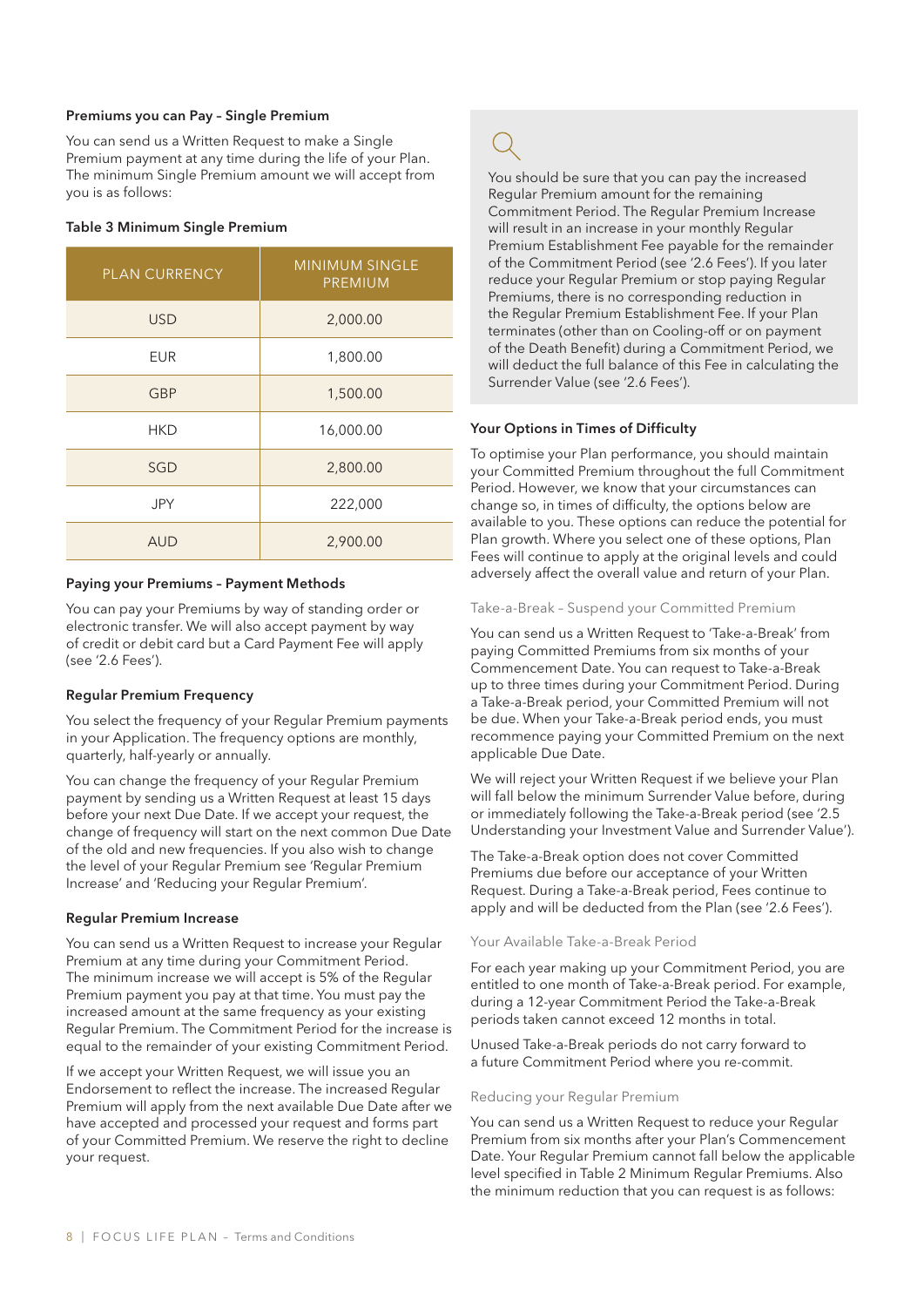#### Table 4 Minimum Regular Premium Reduction

| PLAN CURRENCY | MINIMUM REDUCTION |
|---------------|-------------------|
| <b>USD</b>    | 250.00            |
| <b>EUR</b>    | 225.00            |
| <b>GBP</b>    | 187.50            |
| <b>HKD</b>    | 2,000.00          |
| SGD           | 350.00            |
| <b>JPY</b>    | 27,750            |
| <b>AUD</b>    | 362.50            |

If accepted, we will issue you an Endorsement to reflect the reduction. The Regular Premium reduction will apply from the next available Due Date, after we have accepted and processed your request.

#### Making your Plan Paid-Up During the Commitment Period

If you cannot fulfil your Committed Premium payment obligations, you can send us a Written Request to change your Plan status to paid-up. Once your Plan's status is changed, Committed Premiums will no longer fall due.

If you reduce your Regular Premium or make your Plan paid-up, you will lose your Commitment Reward. In addition, there is no corresponding reduction in your Regular Premium Establishment Fee. If your Plan terminates (other than on Cooling-off or on payment of the Death Benefit) during a Commitment Period we will deduct the full balance of this Fee in calculating the Surrender Value (see '2.6 Fees').

### Premium Arrears and Lapse

#### Arrears

If you do not pay a Committed Premium within 30 days of the Due Date, your Plan will fall into arrears. Until you have paid all Committed Premiums due, or until we change your Plan status to paid-up, or until we Lapse your Plan (see below), your Plan will remain in arrears. You should avoid falling into arrears as this could mean that the overall Fees of the Plan become disproportionately high against the value of Committed Premiums that you have invested.

#### When we Make your Plan Paid-Up

Where you have not paid a Committed Premium in a 100-day period and where we do not receive an amount to clear the arrears within the 90-day period since your Plan fell into arrears, your Plan status will change to paid-up. Once your status is changed, Committed Premiums will no longer fall due. Fees will continue to apply as described in the 'Plan Fees' sub-section of section '2.6 Fees' and/or your Plan Schedule. You should avoid your Plan becoming paidup as the overall Fees payable when your Plan becomes paid-up could become disproportionately high against the value of Committed Premiums that you have invested.

#### Lapse

If your Plan's Surrender Value falls below the minimum specified in Table 8 Minimum Surrender Value Payable and Regular Premium payments have ceased, your Plan will Lapse without value.

#### Reinstatement of a Lapsed or Paid-Up Plan

Where you have paid all Committed Premiums due, you can send us a Written Request to reinstate your Plan from a Lapse or paid-up status. We will reject your Written Request if we receive it more than 349 days from the date you first missed a Committed Premium. You cannot reinstate a terminated Plan.

### 2.3 Allocation

#### How we Allocate your Premium into your Plan

Your Allocated Premium is the amount we allocate from your Premium to Plan Units. It is the Premium less any External Bank Fees and/or our Card Payment Fee, if applicable. For Single Premiums, it is also less the Single Premium Establishment Fee (see '2.6 Fees'). Allocated Premiums allocate to your selected Plan Investments in the proportions indicated by you. You can only indicate a maximum of ten Plan Investments for your Allocated Premium, even if your Plan holds more than ten Plan Investments due to 'switching'.

The number of Plan Units of each Plan Investment purchased equals the relevant portion of the Allocated Premium divided by the next available Allocation Price of the Plan Investment. Where necessary, the relevant portion of the Allocated Premium is first converted to the Plan Investment currency using a commercial rate of exchange, please refer to our 'Currency Conversion - Foreign Exchange' section (see '2.8 Plan Features').

When selecting your Plan Investments for your Allocated Premium, you need to ensure that the amount to allocate to each Plan Investment is above the following minimums: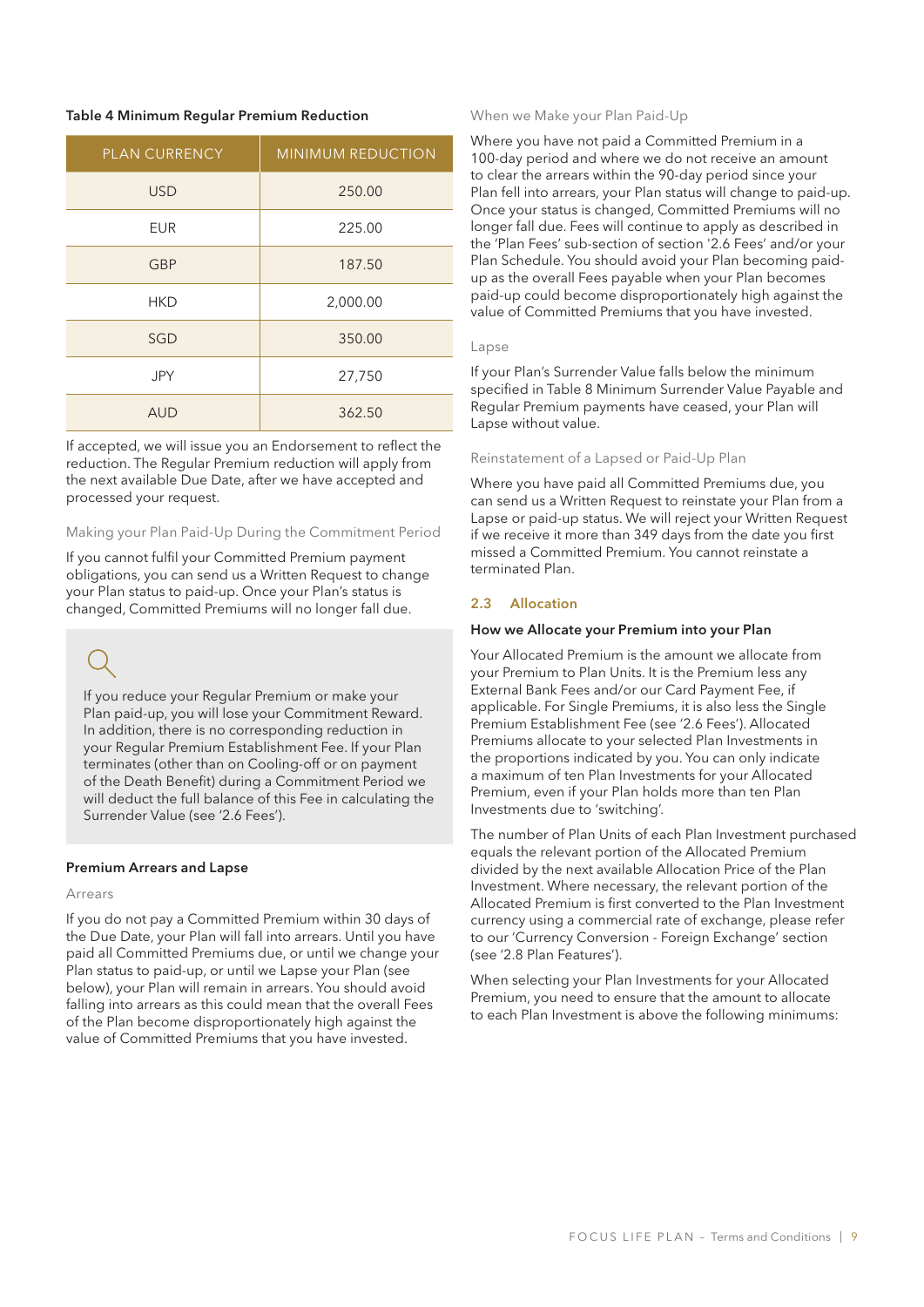#### Table 5 Minimum Allocation per Plan Investment

| <b>PLAN CURRENCY</b> | <b>USD</b> | <b>EUR</b> | <b>GBP</b> | <b>HKD</b> | <b>SGD</b> | <b>JPY</b> | <b>AUD</b> |
|----------------------|------------|------------|------------|------------|------------|------------|------------|
| <b>MONTHLY</b>       | 50.00      | 45.00      | 37.50      | 400.00     | 70.00      | 5,550      | 72.50      |
| <b>QUARTERLY</b>     | 150.00     | 135.00     | 112.50     | 1,200.00   | 210.00     | 16,650     | 217.50     |
| <b>HALF-YEARLY</b>   | 300.00     | 270.00     | 225.00     | 2,400.00   | 420.00     | 33,300     | 435.00     |
| <b>ANNUALLY</b>      | 600.00     | 540.00     | 450.00     | 4,800.00   | 840.00     | 66,600     | 870.00     |
| SINGLE PREMIUM       | 600.00     | 540.00     | 450.00     | 4,800.00   | 840.00     | 66,600     | 870.00     |

To manage our liabilities to you, when we allocate Plan Units of a Plan Investment to your Plan, we will hold Utmost Investments in equivalent values. Dealing Dates of Plan Investments are in line with the dealing frequency of the corresponding Utmost Investment and occur daily, weekly, fortnightly or monthly.

### Redirecting your Regular Premium Allocation

You can send us a Written Request to redirect your Regular Premium allocation to alternative Plan Investments at any time. If we accept your Written Request, we will redirect the allocation of all future Regular Premiums.

### Allocation of Switch Proceeds

Following the switching of Plan Investments, we will allocate replacement Plan Units to your Plan in line with your switch instructions (see '2.4 Plan Investments and Plan Units').

#### 2.4 Plan Investments and Plan Units

Your Plan is made up of Plan Units of the Plan Investments chosen by you. You select these from the list offered in our 'Plan Investments Brochure'. We use Plan Investments to calculate the Investment Value and benefits provided under the terms of your Plan. You do not own or have any rights of ownership of the corresponding Utmost Investments.

The investment risk associated with each Plan Investment is borne entirely by you. You are solely responsible for selecting your Plan Investments and Plan Unit allocation, even where you engage the Utmost Worldwide Investment Service or a third party to select and/or allocate Plan Units on your behalf. You should review the prospectus and/or offering documentation of each Utmost Investment corresponding to your Plan Investment to ensure that each Plan Investment meets your investment objective and attitude to risk.

### Your Plan Investments

In your Application, you can initially select up to 10 Plan Investments. You can increase the number of Plan Investments to a maximum of 20 by switching or using the premium redirection facility (see '2.3 Allocation'). We divide your Plan Investments into Plan Units for administration purposes.

#### The Cost of a Plan Unit

This is the total price that you pay for each Plan Unit, also referred to as the Allocation Price and comprises of the published offer price of the corresponding Utmost Investment plus any fees, taxes or levies that we incur in purchasing the Utmost Investment that is not otherwise included in its published offer price.

#### The Value of a Plan Unit

The value of a Plan Unit is referred to as the Bid Price and comprises of the published bid price of the corresponding Utmost Investment less any fees, taxes or levies that we incur in selling the Utmost Investment that is not otherwise included in its published bid price.

#### When we Deduct Plan Units

Plan Unit deductions are made by us to pay all Fees (see '2.6 Fees') that are payable under the Plan and during switch transaction, withdrawals, on termination or a claim for Death Benefit.

#### Switching your Plan Units Between Plan Investments ('Switching')

You can send us a Written Request to switch the value of Plan Units in one Plan Investment to another. We will reject or delay a switch where we cannot buy or sell corresponding Utmost Investments. If accepted, we will process the deduction of the existing Plan Units on the next available Dealing Date following our acceptance of the request and the completion of any outstanding transactions affecting the Plan Investment. We process Plan transactions individually and in the order in which your Written Requests are accepted.

To calculate the number of Plan Units of the new Plan Investment allocated to your Plan, we divide the proceeds generated by the existing Plan Units, converted to the new Plan Investment currency, if applicable, by the Allocation Price of a Plan Unit of the new Plan Investment. We convert currencies using a commercial rate of exchange, please refer to the 'Currency Conversion – Foreign Exchange' section (see '2.8 Plan Features'). The Allocation Price used is the one available on the next available Dealing Date, following receipt by us of all proceeds from the sale of Utmost Investments corresponding to the deducted Plan Units.

If the switch involves more than one new Plan Investment, we allocate the proceeds proportionately according to your instruction. The new Plan Investment must satisfy the minimum allocation as per Table 5 Minimum Allocation per Plan Investment.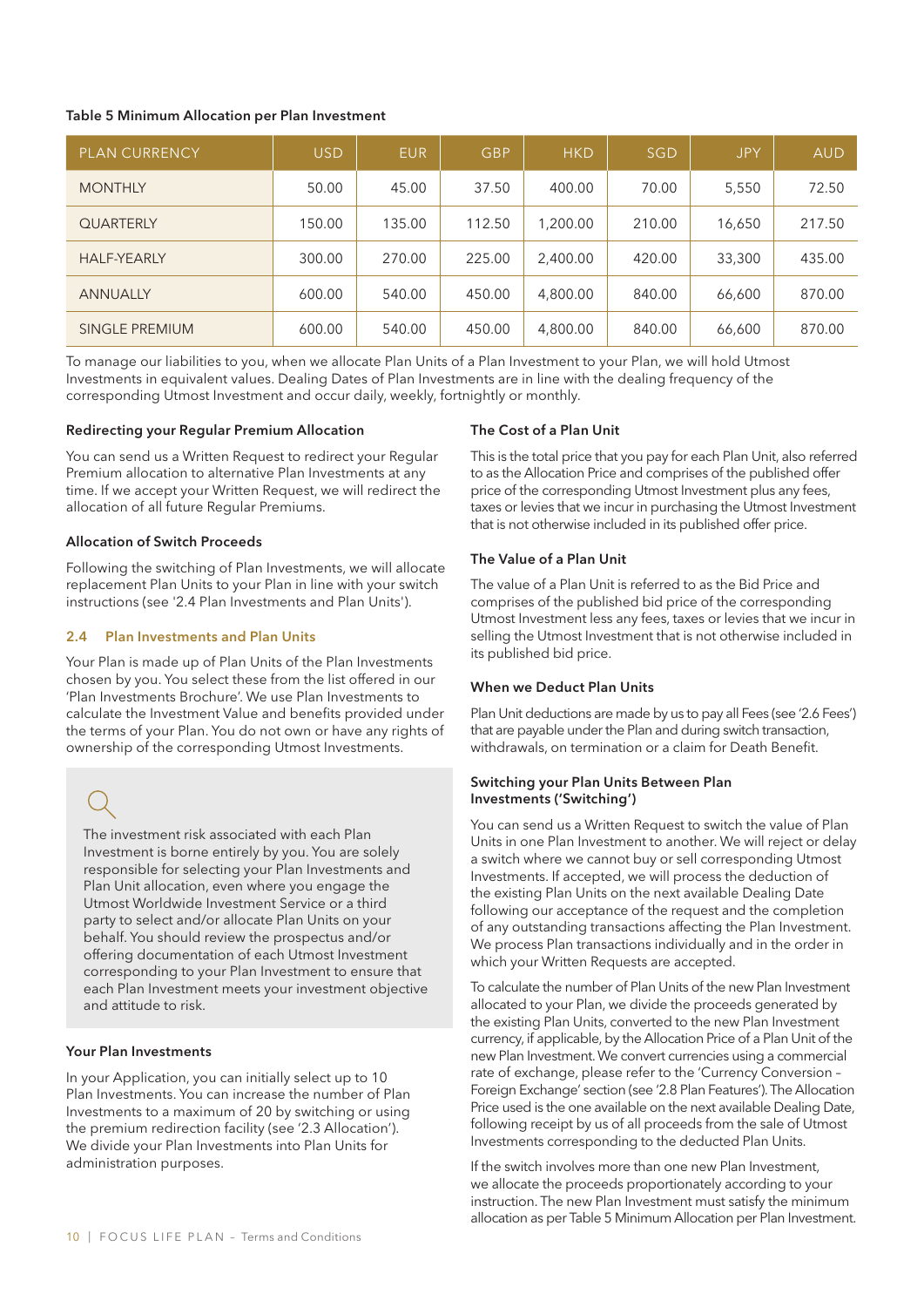#### Utmost Investment Dividends

Dividends received by us in relation to Utmost Investments are passed on to your Plan in proportion to your Plan Investments. We allocate the net amount of a dividend received in respect of an Utmost Investment to the corresponding Plan Investment as Plan Units. If we cannot allocate Plan Units to the Plan Investment, for any reason, we will apply the net amount to another Plan Investment you hold, as determined by us at our sole discretion.

We do not notify you when Plan Units in respect of dividends are applied to your Plan. They will however be visible to you via your Online Service Centre account.

### Suspension of a Plan Investment

For reasons that are outside of our control, Utmost Investments can become illiquid or the pricing and/or trading may be suspended. If this occurs, we may not be able to value the corresponding Plan Investments. As a result, we will not allocate or deduct Plan Units or pay out Plan benefits or permit switches of Plan Investments directly corresponding to the affected Utmost Investment. To allow us to calculate the value of your Plan, we may, at our sole discretion, adjust or estimate the Bid Price on a prudent basis. During the life of the Plan, when the suspension of the Utmost Investment lifts, any value restored will automatically accrue to the Plan.

### Closure or Amendment of a Plan Investment Selected by you

We reserve the right to withdraw a Plan Investment that you have selected at any time where we believe that it is in your interests or our interests to do so, including for administrative or risk management reasons. We also retain the right to combine or divide the Plan Units of a Plan Investment allocated to your Plan to reflect changes in the corresponding Utmost Investment. This does not affect the Investment Value or benefits payable under your Plan. Where possible, we will provide you with 30 days' advance Written Notice. If not possible or where you do not provide a Written Request in response, we will switch affected Plan Units into another Plan Investment, as determined by us at our sole discretion.

#### Extended Plan Investment Range

If, after the end of your Commitment Period, you choose the option to extend your Plan Investment range (see '2.9 Options at the End of your Commitment Period'), you will be able to select a wider range of Plan Investments, which correspond to a wider range of acceptable Utmost Investments. This includes cash, exchange traded securities and collective investment vehicles.

#### 2.5 Understanding your Investment Value and Surrender Value

The value of your Plan can fall because of a number of factors, including but not limited to Partial Withdrawals, deduction of Fees, currency exchange fluctuations and/or a fall in the value of your Plan Investments. The value of your Plan is closely linked to a wide range of investment risks and your capital is at risk.

#### Investment Value

The Investment Value of your Plan forms the basis for calculating the value of Plan benefits and certain Plan Fees (see '2.6 Fees').

The Investment Value is the cumulative value in the Plan Currency of the Plan Units attached to your Plan on a given day. To calculate the Investment Value we multiply the Plan Units in each Plan Investment by their prevailing Bid Price and convert each to the Plan Currency before adding them together. See '2.4 Plan Investments and Plan Units' and the 'Currency Conversion - Foreign Exchange' section in ' 2.8 Plan Features' for further information on pricing and currency conversions.

### Surrender Value

This is the amount, if any, you receive when your Plan is fully surrendered or terminated, other than during the Coolingoff Period or on payment of the Death Benefit. The Surrender Value of your Plan is the Investment Value less all Fees accrued. Fees accrued will include prorated monthly Fees for the period of the Plan Month elapsed.

The actual Surrender Value of your Plan cannot be finally determined until we have received the proceeds from the sale of Utmost Investments corresponding to your Plan Investment holdings. You can obtain an indicative Surrender Value at any time using the Online Service Centre.

If you surrender your Plan during your Commitment Period, we will deduct the full balance of Regular Premium Establishment Fees due to us up to the end of your Commitment Period in calculating your Surrender Value (see '2.6 Fees'). This means that you may receive significantly less than the Investment Value of your Plan and you may not receive back the full value of the Premiums that you have invested.

#### Minimum Surrender Value

The Minimum Surrender Value is as follows:

#### Table 6 Minimum Surrender Value

| <b>PLAN CURRENCY</b> | <b>MINIMUM SURRENDER</b><br><b>VALUE</b> |  |
|----------------------|------------------------------------------|--|
| <b>USD</b>           | 1,500.00                                 |  |
| <b>EUR</b>           | 1,350.00                                 |  |
| <b>GBP</b>           | 1,125.00                                 |  |
| <b>HKD</b>           | 12,000.00                                |  |
| SGD                  | 2,100.00                                 |  |
| <b>JPY</b>           | 166,500                                  |  |
| AUD                  | 2,175.00                                 |  |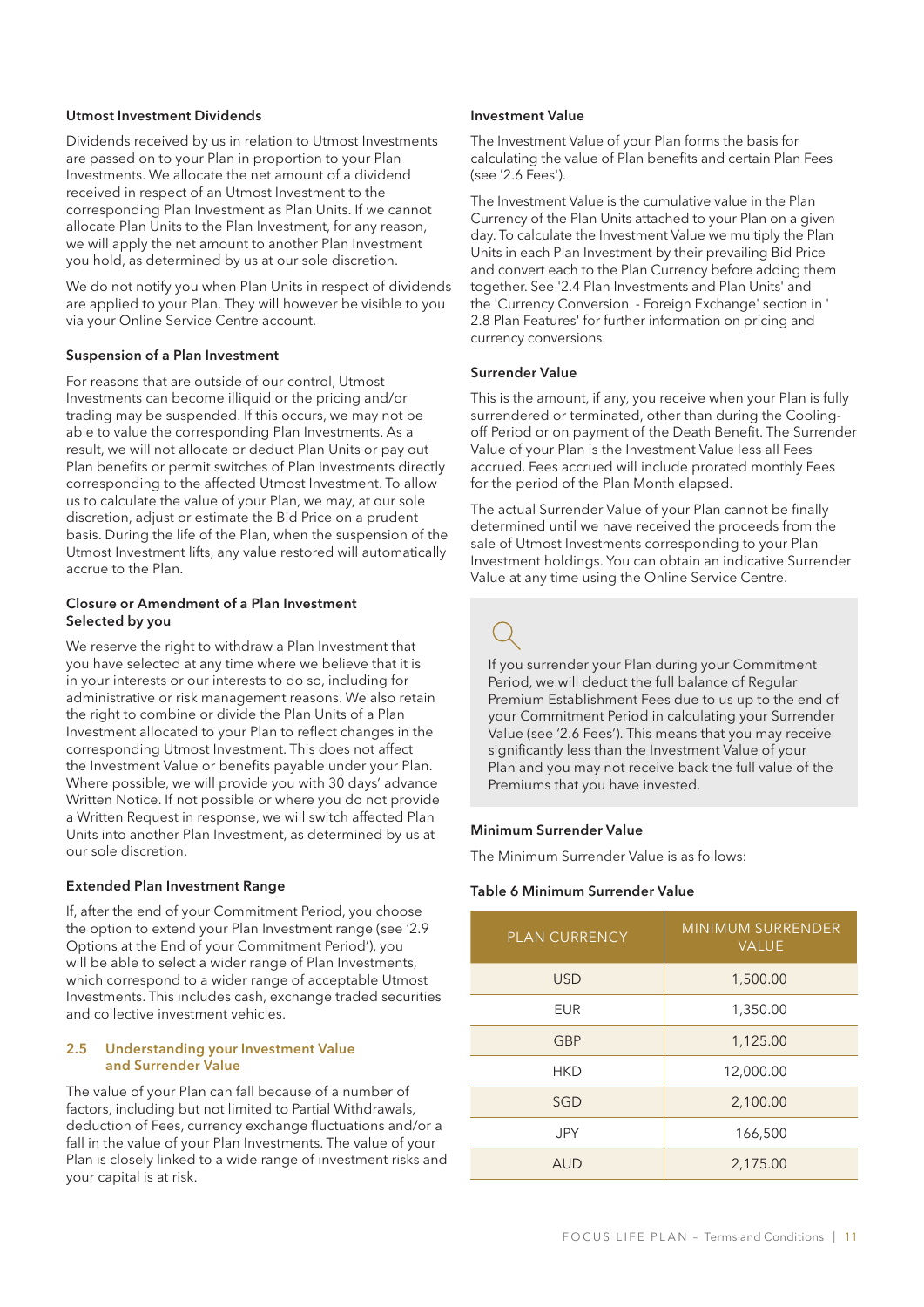We may terminate your Plan if Regular Premium payments stop and the Surrender Value falls below the Minimum Surrender Value. If we terminate your Plan in this circumstance, we will pay out the Surrender Value where it is at least equal to the minimum specified in 'Table 8 Minimum Surrender Value Payable'.

### Plan Statement

We will issue a valuation statement after each Plan Anniversary. This will be available in your Online Service Centre secure account. You can also generate an up to date valuation statement at any time via your account.

### 2.6 Fees

Unless stated otherwise, we deduct all Fees monthly, at the end of each Plan Month. We deduct fixed monetary Fees proportionately across Plan Investments using their last available Bid Price on the date of Fee application. Alternatively we deduct Plan Unit Fees as a percentage of the Plan Units held at the end of the Plan Month, before the deduction of any other Fees. If your Plan terminates, we deduct any applicable monthly Fees pro rata when calculating the Surrender Value. Where a transaction is in progress and a monetary amount has not been attributed to Plan Units and is held in suspense, Fees which are a percentage of Plan Units cannot be applied to it. As a result, we will apply an equivalent Fee to the monetary amount held in suspense.

This document together with your personalised illustration provides full details of the Fees that will apply to you and their rates.

#### Distribution Costs

Your Financial Adviser is a licensed intermediary independent of Utmost Worldwide Limited who provides you with the initial and ongoing advice in respect of FOCUS. Commission will be paid upfront and on an ongoing basis to your Financial Adviser while your Plan continues to be in force. This is the Distribution Cost of your Plan. The Distribution Cost of your Plan is disclosed within your personalised illustration.

Utmost Worldwide will pay additional Distribution Costs in the following circumstances:

- › if you increase the Regular Premium;
- › if you make a Single Premium payment;
- › if you commit to an additional Commitment Period at or after the end of the current one; and
- $\rightarrow$  if you elect to extend the Plan Investment range at or after the end of the Commitment Period.

We recover the Distribution Costs from specific Fees, as described below.

#### Plan Fees

#### Regular Premium Establishment Fee

This Fee covers the set-up costs of your Plan including the initial Distribution Cost paid to your Financial Adviser, as applicable and as outlined in your personalised illustration. For each Commitment Period you contract with us, we calculate a fixed monthly Regular Premium Establishment Fee. It ceases to apply at the end of the Commitment Period. An increase in the Fee will apply for each subsequent Regular Premium Increase from the end of the Plan Month in which the increase occurs. We specify the monthly Fee in your Plan Schedule.

If, on or after the end of the existing Commitment Period, you elect to recommit to a new Commitment Period, a fresh Establishment Fee will apply monthly during that Commitment Period. We will specify the new monthly amount in the Endorsement to your Plan Schedule, issued at that time (see '2.9 Options at the End of your Commitment Period').

If your Plan terminates (other than on Cooling-off or on payment of the Death Benefit) during a Commitment Period we will deduct the full balance of this Fee in calculating the Surrender Value. The Surrender Value of your Plan may therefore be significantly less than the Investment Value of your Plan.

#### Single Premium Establishment Fee

If you pay a Single Premium, a Single Premium Establishment Fee will apply, which relates to the Distribution Cost paid by us to your Financial Adviser. We apply the Fee as a percentage deduction from your Single Premium allocation at the rate specified in your Plan Schedule.

#### Insurance Adviser Fee

During the life of your Plan, we deduct a monthly Insurance Adviser Fee as a percentage of Plan Units which relates to the ongoing Distribution Cost paid by us to your Financial Adviser. If applicable to you, we specify the Fee rate in your Plan Schedule.

### Investment Adviser Fee

During the life of your Plan, to cover the ongoing Distribution Cost paid to your investment adviser, we may deduct a monthly Investment Adviser Fee as a percentage of Plan Units. If applicable to you, we specify the Fee rate in your Plan Schedule.

#### Administration Fee

During the life of your Plan, to cover the ongoing administration of your Plan, we deduct an Administration Fee as a percentage of Plan Units. We specify the Fee rate in your Plan Schedule.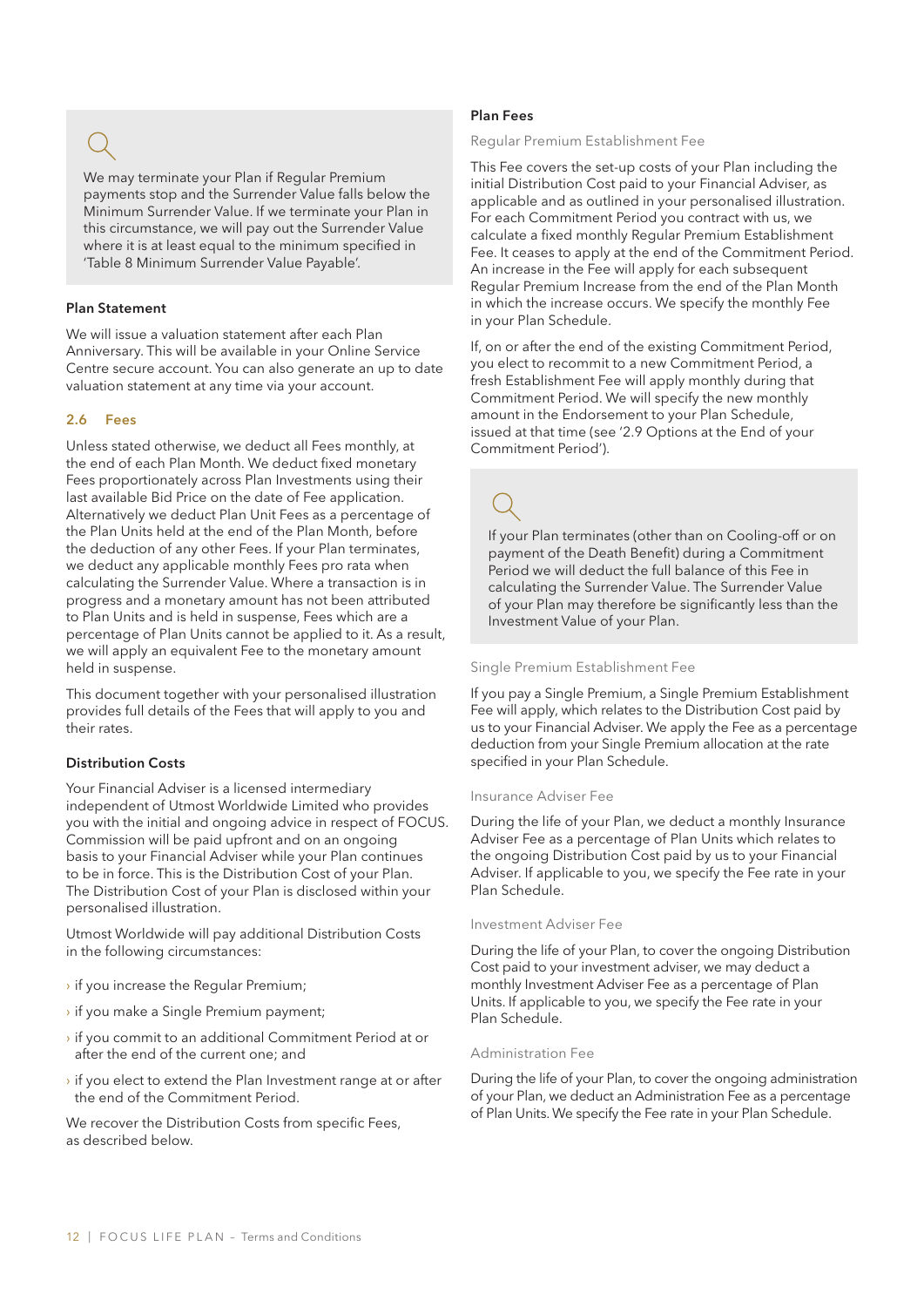#### Maintenance Fee

During the life of your Plan, we deduct a fixed monthly Maintenance Fee. We waive the Maintenance Fee when your Regular Premium and/or the Investment Value are above the qualifying levels. We specify the Maintenance Fee amount and the circumstances where we waive the Fee in your Plan Schedule.

#### Elective Plan Fees

#### Card Payment Fee

If you choose to pay a Premium by credit or debit card, a Card Payment Fee will apply at the rate specified in your Plan Schedule. We apply the Fee as a percentage deduction from each Premium payment you make by card.

#### Change of Plan Currency Fee

If you change your Plan Currency, we will deduct a one-off monetary Fee, as specified in your Plan Schedule.

#### Foreign Exchange Fee

We will use a commercial rate of exchange where we convert money from one currency to another as part of processing a Plan transaction or value calculation (see 'Currency Conversion – Foreign Exchange'). The commercial rate of exchange will be equal to the prevailing market rate plus our Foreign Exchange Fee of 0.5%.

#### Worked example

If the prevailing market rate is  $USD1 = EUR0.90$ , then we would convert USD100 as follows:

 $USD100 \times 0.90 \times (1 - 0.5\%) = EUR89.55$ 

#### Utmost Worldwide Investment Service Fee

If you select the Utmost Worldwide Investment Service, we deduct a monthly Fee as a percentage of Plan Units. If applicable to you, we specify the Fee rate in your Plan Schedule. If you start or stop using the service during a Plan Month, we deduct the Utmost Worldwide Investment Service Fee prorated as applicable.

#### Manual Processing Fee

We will apply a Manual Processing Fee where a service request from you leads to unanticipated or excessive manual work effort. The amount of the Fee will be set such that it covers the cost of the service that you request. We will advise you of and ask you to accept the Manual Processing Fee before carrying out your request.

#### Fees Related to Plan Investments

Underlying fund managers of Utmost Investments will impose their own fees such as annual management fees, performance fees and custody fees. These are not deducted directly from your Plan, but they are deducted from the Utmost Investments and they are reflected in the Bid Price of the corresponding Plan Investments. This will impact the value of your Plan. For details of these fees, please refer to the prospectus and/ or offering documents of the Utmost Investments. These documents are available from us, on request.

#### Third-Party Fees

You can send us a Written Request for us to pay from your Plan Units any Third-Party Fees you have agreed with a third party, such as trustee fees or investment advice or investment management fees. We reserve the right to reject your request, or, if accepted, cancel any Third-Party Fee payment for any reason at our sole discretion. If accepted, we treat a Third-Party Fee payment as a Partial Withdrawal from your Plan. This type of withdrawal will not affect your Commitment Reward.

If your Plan falls below the Minimum Surrender Value (see '2.5 Understanding your Investment Value and Surrender Value'), we will stop any on-going Third-Party Fee payment(s) without notice. We do not accrue unpaid Third-Party Fees to later pay dates and at all times these Fees remain your sole responsibility.

#### External Bank Fees

External Bank Fees also constitute Third-Party Fees. These can apply to Premium payments made by you or to payments made from your Plan by us and are applied by the sending bank and/or the receiving bank. It is the net Premium received by us, after any such bank fees, that we use to determine your Allocated Premium (see '2.3 Allocation'). Regarding payments made from your Plan by us (for example when you make a withdrawal or when we send you a benefit payment), our bank (the sending bank) charges us a variable fee, the amount of which depends on the payment type and currency. As a result, we deduct from the payment made to you a fixed fee in your Plan Currency of USD15.00 / EUR13.50 / GBP11.25 / HKD120.00 / SGD21.00 / JPY1,665 / AUD21.75.

#### Amendment to Fixed Fees

In consultation with our appointed actuary, we will review the level of our fixed monetary Fees from time to time. In reviewing each fixed Fee, we will have regard to retail price index inflation in jurisdictions where we carry out business, including Guernsey, and any reasonably incurred increase to our administration expenses since the last amendment to the Fee. We reserve the right to amend Fees accordingly. Where we do not apply an increase to a fixed Fee in a particular year, we will not be prohibited from applying a cumulative increase in the following or any subsequent year. This means that where an increase is applied, it may take account of inflation and/or increases in expenses over a number of years.

#### 2.7 Life Coverage

In your Application, you nominated your Life Assured and selected a Life Cover Basis for your Plan. The Plan Schedule specifies the Life Assured and the Life Cover Basis applicable to your Plan.

#### Life Assured

This is a person insured under the Plan and on whose death the Death Benefit may become payable. At the Commencement Date, named Lives Assured must be living and you must have an insurable interest in the life of each Life Assured.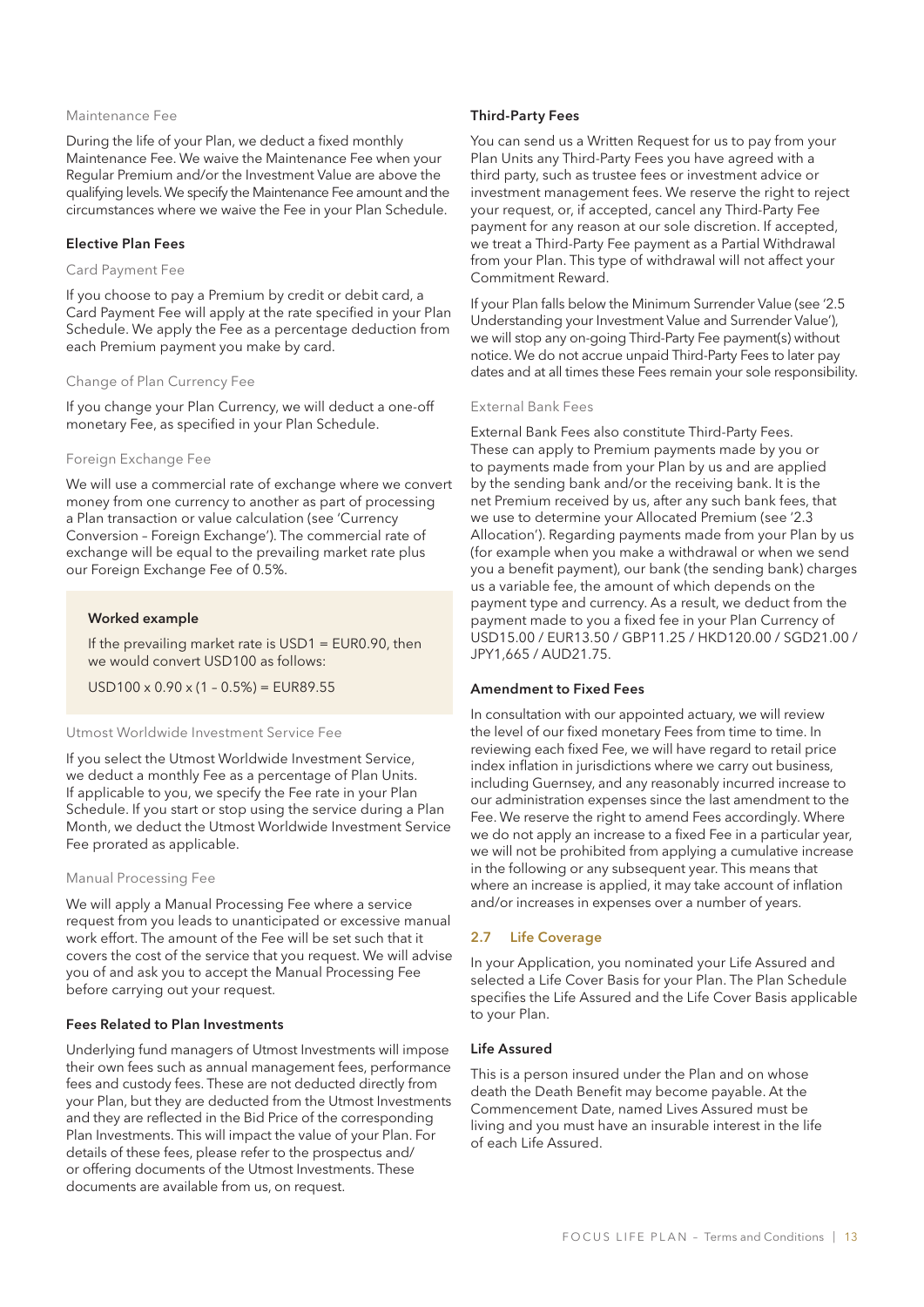### Life Cover Basis

The Life Cover Basis, as selected by you in your Application and confirmed in your Plan Schedule, determines the Relevant Death. The Relevant Death applicable to each Life Cover Basis is as follows:

#### Table 7 Available Life Cover Basis

| <b>LIFE COVER BASIS</b> | <b>RELEVANT DEATH</b>     |
|-------------------------|---------------------------|
| <b>SINGLE LIFE</b>      | Death of the Life Assured |
| <b>MULTIPLE LIVES</b>   | Earliest death of         |
| <b>FIRST DEATH</b>      | a Life Assured            |
| <b>MULTIPLE LIVES</b>   | Death of the last         |
| <b>LAST SURVIVOR</b>    | surviving Life Assured    |

#### Death Benefit

The Death Benefit is a fixed percentage of the Investment Value. We specify this percentage in your Plan Schedule. The amount of Death Benefit payable will rise and fall in line with the performance of the Plan Investments you have chosen.

As the Death Benefit is subject to investment risks and market fluctuations, it may be lower than the Premiums you have contributed and may not be enough to meet your needs or the needs of your Beneficiaries, as applicable.

### Nominating a Beneficiary

You can nominate one or more Beneficiaries. A Beneficiary cannot be a Planholder. A Beneficiary will receive the Death Benefit in the proportion determined by you. You can remove your nomination or change your Beneficiary at any time. Unless you provide alternative instructions, only surviving Beneficiaries will receive the Death Benefit.

If you do not nominate a Beneficiary or there is no surviving Beneficiary at the time of the Relevant Death, the surviving Planholder will receive the Death Benefit. Assignment can affect your nomination (see '2.1 Plan Ownership').

### Making a Claim

As applicable, you or your Beneficiary or executors can make a claim for Death Benefit. A claim is made by sending us a Written Request. We will assess the claim when we are in receipt of all required documentation, evidence and information required to accept and process your claim, as determined by us.

Your Plan terminates when we are advised of the Relevant Death and, following the Death Benefit payment, all respective liabilities under your Plan will end.

#### 2.8 Plan Features

#### Plan Currency

We specify the Plan Currency, as selected by you in your Application, in the Plan Schedule. The Plan Currencies available to you are US Dollar, Euro, Pound Sterling, Hong Kong Dollar, Singapore Dollar, Japanese Yen or Australian Dollar. Premiums are payable in the Plan Currency. We pay out Plan benefits in the Plan Currency. Foreign exchange risks caused by currency exchange rate fluctuations can affect the value of your Plan where Plan Investments are denominated in a different currency to the Plan Currency.

### Changing your Plan Currency

You can send us a Written Request to change your Plan Currency after the first Plan Anniversary. A Change of Plan Currency Fee will apply for this option (see '2.6 Fees'). You can only change your Plan Currency once during the lifetime of the Plan. We reserve the right to decline your Written Request or to accept it with special conditions applying, for any reason we determine at our sole discretion. Before we change your Plan Currency, you must agree to any special conditions we may apply. If your Plan Currency is changed, we will endorse your Plan with the new Plan Currency details and any applicable special conditions.

#### Currency Conversion – Foreign Exchange

Where we are required to exchange an amount in one currency to another as part of processing a Plan transaction or value calculation, we will convert the amount using a commercial rate of exchange applicable on the processing date. The commercial rate of exchange consists of a prevailing market rate plus our Foreign Exchange Fee (see 'Foreign Exchange Fee').

### Commitment Reward

If you meet your commitment to the Plan (see 'Your Commitment'; including paying your Committed Premium for the duration of your Commitment Period), your Commitment Reward is 5% of all Committed Premiums paid during the Commitment Period. If you have taken Partial Withdrawals during the Commitment Period which amount to less than *10% of [Committed Premium x Regular Premium Frequency as committed at the Commencement Date] x Commitment Period*

your Commitment Reward is paid at a reduced rate of 2.5%.

You forfeit your Commitment Reward if your Partial Withdrawals amount to more than this or where you do not meet your commitment to the Plan.

We allocate the Commitment Reward proportionately to your existing Plan Investments at the next available Bid Price at the end of your Commitment Period. If you take up the Take-a-Break option, your Commitment Reward is protected for the duration of the Take-a-Break period. Please refer to 'Take-a-Break – Suspend your Committed Premium' in section '2.2 Premiums' for further information.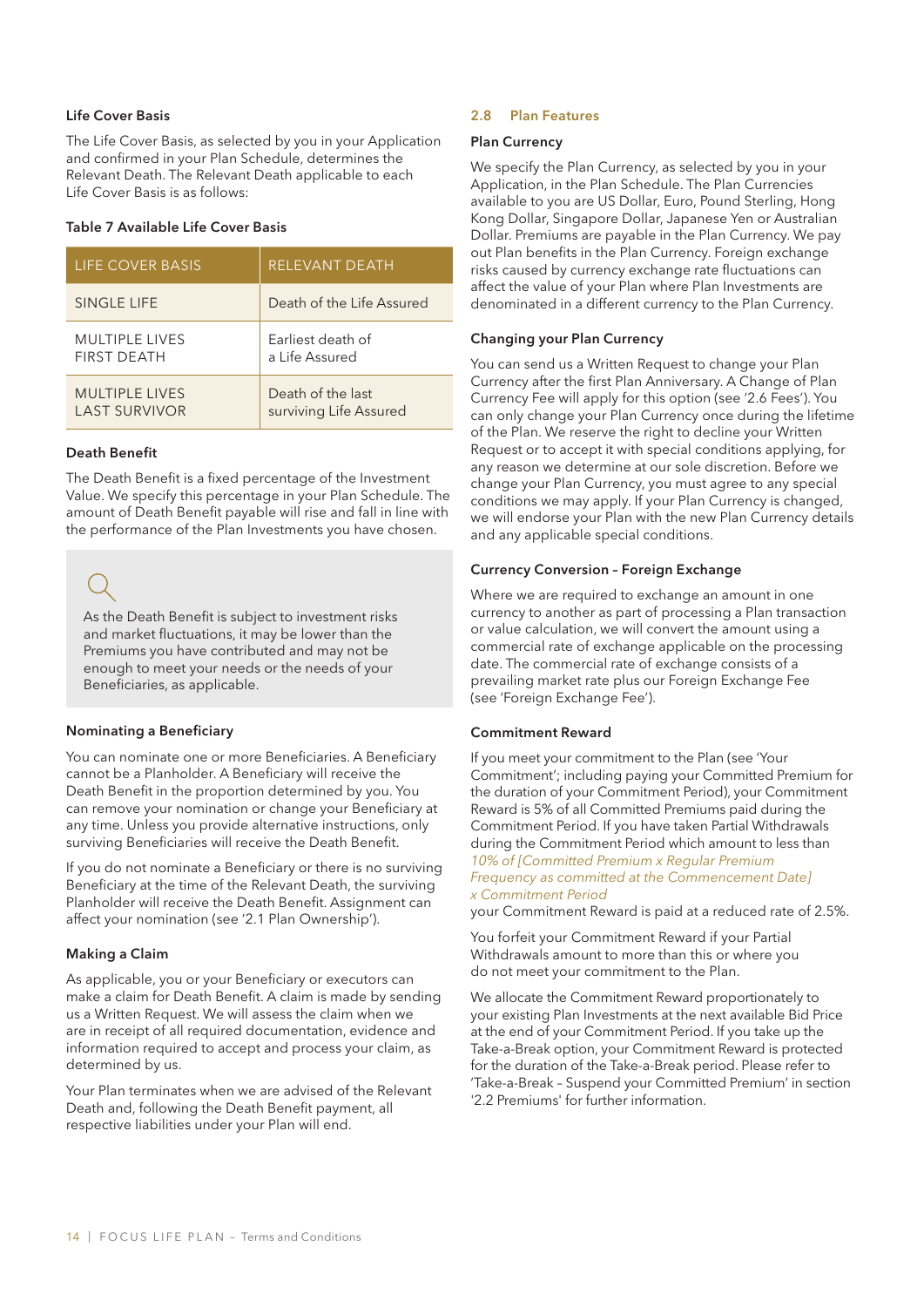#### Commitment Reward for a Subsequent Commitment

Where you choose to recommit and fulfil your Recommitment (see '2.9 Options at the End of your Commitment Period'; including paying your Committed Premium for the duration of your Commitment Period), you qualify for a new Commitment Reward at the end of the new Commitment Period. We calculate your new Commitment Reward as 5% of Committed Premiums paid during the new Commitment Period. If you have taken Partial Withdrawals during the new Commitment Period which amount to less than

*10% of {[Surrender Value immediately prior to the beginning of Commitment Period] + [newly Committed Premium x Regular Premium Frequency as committed at beginning of Commitment Period] x Commitment Period}*

your Commitment Reward is paid at a reduced rate of 2.5%.

You forfeit your Commitment Reward if your Partial Withdrawals amount to more than this or where you do not meet your commitment to the Plan.

#### 2.9 Options at the end of your Commitment Period

When your Commitment Period ends, we will change your Plan status to paid-up. The following options are then available to you:

- › do nothing, keep your Plan and continue without any Committed Premium obligations. Your Plan will continue and these Terms and Conditions will continue to apply. You remain free to pay Premiums which will be treated as Single Premiums;
- › seek a further Commitment Period for Regular Premium payment by sending us a Written Request (see 'Recommitment' below); or
- › if your Plan has sufficient value, you can enter a permanent paid-up state and extend your Plan Investment range by sending us a Written Request (see 'Plan Investment Range Extension').

#### Recommitment

On or after the end of the existing Commitment Period, you can send us a Written Request to recommit to a new Commitment Period. Your recommitment request must set out the new Commitment Period and new Regular Premium, which will become your Committed Premium during the new Commitment Period. In return for entering into a new Commitment Period, you will qualify for a new Commitment Reward payable at the end of that Commitment Period if you meet the associated conditions (see 'Commitment Reward for a Subsequent Commitment').

If your request is accepted, we will issue an Endorsement to your Plan confirming the changes to your Plan. Specifically, your Plan will have a new Regular Premium Establishment Fee, in respect of your new Committed Premium. We will deduct the Regular Premium Establishment Fee monthly during the new Commitment Period (see '2.6 Fees'). All other Fees will apply as described in the Fees section and Plan Schedule, as applicable.

#### Plan Investment Range Extension

On or after the end of the existing Commitment Period, you can send us a Written Request to enter into a permanent paidup state and extend your Plan Investment range such that you can hold Plan Investments corresponding to a wider range of acceptable Utmost Investments including cash, securities and collective investment vehicles. In the event that your request is accepted and your Plan Investment range is extended, new or amended Fees will apply to your Plan in addition to new investment-related conditions. You must agree to these new or amended Fees and conditions before we will accept your Written Request. We will confirm the new or amended Fees and conditions via Endorsement to your Plan.

### 2.10 Payments from your Plan

Subject to you satisfying our customer due diligence requirements, we will make a payment to you from your Plan:

- › following Plan cancellation, should you change your mind during the Cooling-off Period (see 'Your Right to Change your Mind');
- › following Surrender (see 'Surrender' below) or Termination of your Plan (see '2.11 Termination');
- › after a Partial Withdrawal from your Plan (see 'Partial Withdrawal' below); or
- › following a successful Death Benefit claim (see '2.7 Life Coverage').

We will only make a payment after we receive the proceeds from the sale of the Utmost Investments, corresponding to your Plan Investments. If a delay occurs, you can send us a Written Request for an interim payment of your Plan proceeds. If we accept your request, any interim payment will be limited to the value of Utmost Investment proceeds we have received at that time.

We will make payment by electronic transfer in your Plan Currency. We will only make payment to an account held by accepted Planholders or valid claimants, as determined by us at our sole discretion. The cost of payment, including External Bank Fees may reduce the amount received. These Fees are outside our control.

The Plan Unit price used in calculating any payment is the next available Bid Price on the Dealing Date corresponding to your Plan Investments after we accept your Written Request (except for regular Partial Withdrawals instructed by you after your Commitment Period; for these we use the last available Bid Price on the date the Partial Withdrawal is processed).

The dealing frequency of an Utmost Investment, any trading restriction applied to an Utmost Investment or a delay in receiving settlement proceeds in respect of an Utmost Investment (e.g. extreme stock market conditions) can cause delays in settlement of a claim or a payment, which are beyond our control. We will not be responsible for any losses caused directly or indirectly because of such delays.

At our discretion we may stop a payment to comply with applicable laws and regulations, or, where we consider, at our sole discretion, that there is an unacceptable risk of money laundering, financial crime or to fulfil our regulatory obligations. We are not obliged to provide you with a rationale for this decision.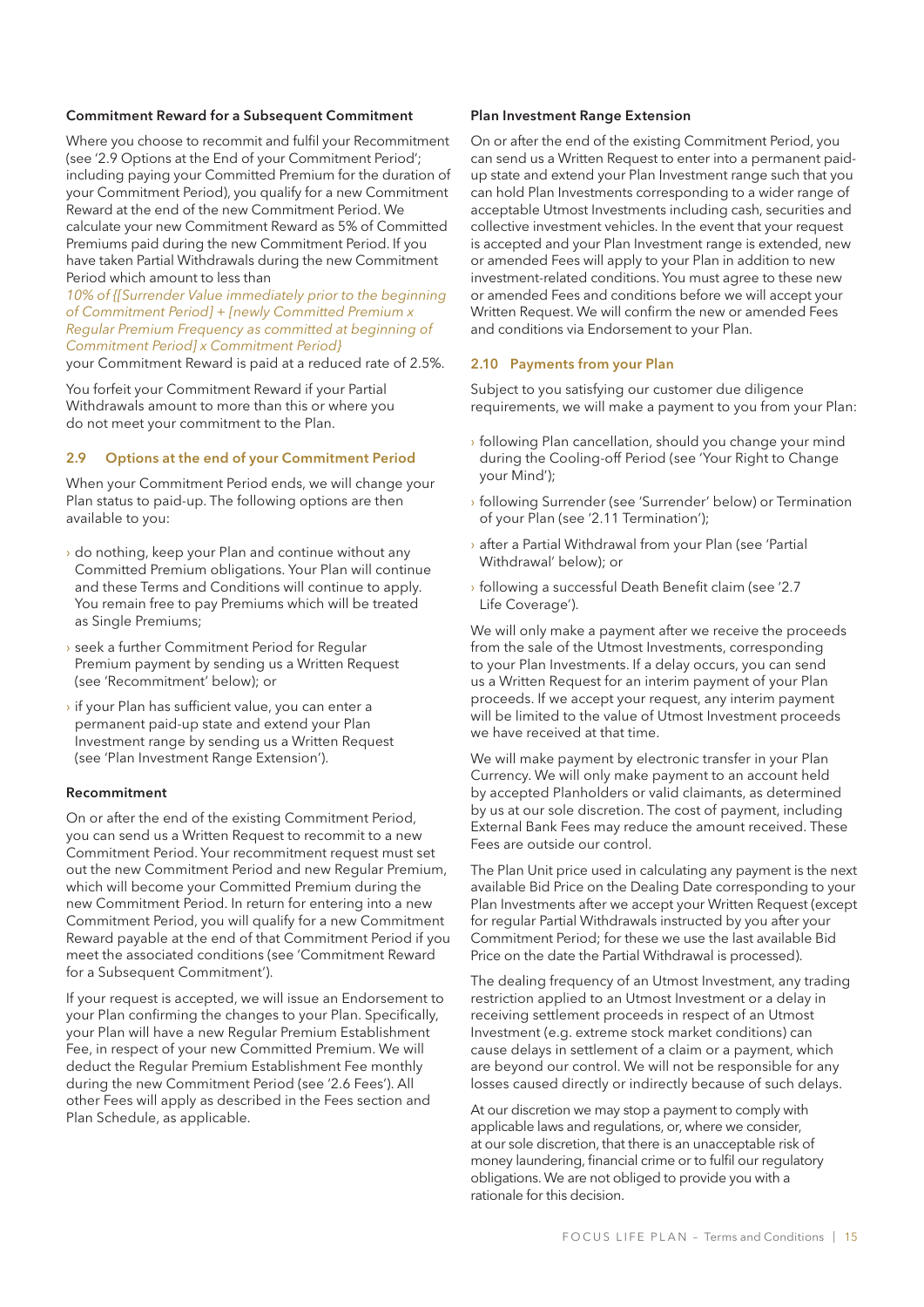Any payment from your Plan has the potential to create tax liabilities and tax reporting obligations for you. You should seek professional advice before sending us a Written Request for a payment to ensure that you are aware of the liabilities and obligations applicable to you.

#### Surrender

You can send us a Written Request to surrender and terminate your Plan in full at any time. The minimum Surrender Value that we will pay out is as follows:

#### Table 8 Minimum Surrender Value Payable

| <b>PLAN CURRENCY</b> | <b>SURRENDER VALUE</b><br><b>PAYABLE</b> |
|----------------------|------------------------------------------|
| <b>USD</b>           | 250.00                                   |
| EUR                  | 225.00                                   |
| <b>GBP</b>           | 187.50                                   |
| <b>HKD</b>           | 2,000.00                                 |
| SGD                  | 350.00                                   |
| JPY                  | 27,750                                   |
| <b>AUD</b>           | 362.50                                   |

If the Surrender Value is less than this, following the deduction of Fees due on full surrender (see '2.6 Fees'), there will be no payment due to you. If you surrender your Plan within your Commitment Period, you will forfeit your Commitment Reward (see 'Commitment Reward'). If we accept your Written Request, once our internal processes are complete, we will pay to you the Surrender Value of the Plan. Following pay out, all respective liabilities under the Plan will end.

If you surrender your Plan during your Commitment Period, we will deduct the full balance of Regular Premium Establishment Fees due to us up to the end of your Commitment Period in calculating your Surrender Value (see '2.6 Fees'). This means that you may receive significantly less than the Investment Value of your Plan and you may not receive back the full value of the Premiums that you have invested.

### Partial Withdrawal

You break your commitment to the Plan by making a Partial Withdrawal during your Commitment Period and this will negatively affect your Commitment Reward (see 'Commitment Reward').

You should seek professional advice before sending us your Written Request for a Partial Withdrawal to ensure you are aware of the Plan, tax and/or reporting consequences of your instructions.

If absolutely necessary, from six months after the Commencement Date, you can make a Written Request for a single Partial Withdrawal. Please note that in doing so, depending on the amount you withdraw, this will lead to your Commitment Reward entitlement reducing to 2.5% of Regular Premiums paid or being forfeit entirely. You can structure a Partial Withdrawal as a deduction taken equally across all Segments or as a full withdrawal of individual Segments; please see 'Segment Withdrawal' below.

Following the end of your Commitment Period, you can make a Written Request for a fixed regular Partial Withdrawal amount to be paid monthly, quarterly, half-yearly or annually.

We apply a Partial Withdrawal equally across all Segments, except in the case of a full Segment Withdrawal.

If your Written Request for a Partial Withdrawal is accepted, we will deduct the Partial Withdrawal amount proportionally from your existing Plan Investments unless you direct us to deduct a single Partial Withdrawal from specific Plan Investments.

We will only accept your Partial Withdrawal request if it complies with the applicable minimum permitted withdrawal amount, as follows:

### Table 9 Minimum Permitted Withdrawal Amount

| <b>PLAN</b><br><b>CURRENCY</b> | <b>SINGLE</b><br><b>WITHDRAWAL</b> | <b>REGULAR</b><br><b>WITHDRAWAL</b> |
|--------------------------------|------------------------------------|-------------------------------------|
| <b>USD</b>                     | 750.00                             | 75.00                               |
| EUR                            | 675.00                             | 67.50                               |
| GBP                            | 562.50                             | 56.25                               |
| HKD                            | 6,000.00                           | 600.00                              |
| SGD                            | 1,050.00                           | 105.00                              |
| <b>JPY</b>                     | 83,250                             | 8,325                               |
| <b>AUD</b>                     | 1,087.50                           | 108.75                              |

We will not permit a Partial Withdrawal where your Plan's Surrender Value will fall below the Minimum Surrender Value applicable to your Plan (see '2.5 Understanding your Investment Value and Surrender Value').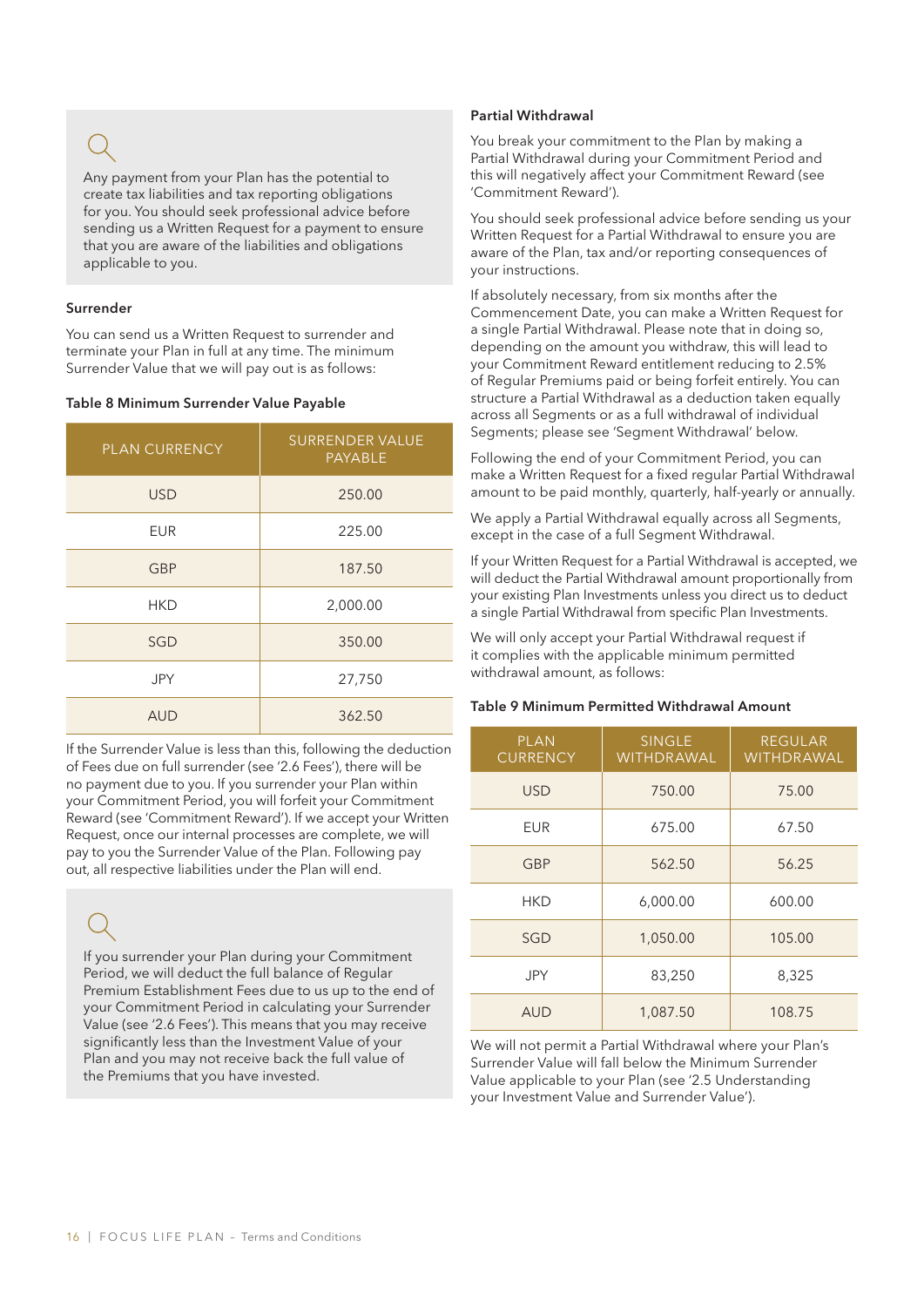#### Segment Withdrawal

From six months after the Commencement Date of your Plan, you can make a Written Request for a Segment Withdrawal.

The Segment value must be equal to or greater than the minimum permitted withdrawal amount for a single Partial Withdrawal as specified in 'Table 9 Minimum Permitted Withdrawal Amount'. While technically a full surrender of your Segment, for Plan administration purposes, we consider this a Partial Withdrawal from your Plan.

### 2.11 Termination

We will terminate your Plan on the earlier occurrence of one of the following events:

- › acceptance of your Written Request for a Plan cancellation during the Cooling-off Period (see 'Your Right to Change your Mind');
- › acceptance of your Written Request for Surrender (see '2.10 Payments from your Plan');
- › acceptance of a claim for Death Benefit (see '2.7 Life Coverage');
- › we determine that your Plan's Surrender Value is less than the amount specified in 'Table 8 Minimum Surrender Value Payable' and Regular Premium payments are not being made; or
- › we decide to terminate your Plan for any reason following the Lapse of the Plan (see 'Lapse').

If the Surrender Value, following the deduction of Fees due on Termination (see '2.6 Fees') is below the amount specified in 'Table 8 Minimum Surrender Value Payable', then there will be no payment due to you.

We can terminate your Plan at any time to comply with applicable laws and regulations, or where we consider, at our sole discretion, that there is an unacceptable risk of money laundering, financial crime or to fulfil our regulatory obligations. We are not obliged to provide you with a rationale for this decision.

At our discretion, we may terminate your Plan if Regular Premium payments stop and your indicative Surrender Value falls below the Minimum Surrender Value (see '2.5 Understanding your Investment Value and Surrender Value').

All our liabilities under the Plan will end when we confirm your Plan Termination or, if later, following discharge of your Plan proceeds, if any. Where the Relevant Death occurs before Lapse and/or Termination, our liabilities end following the completion of a successful Death Claim.

#### 2.12 Special Circumstances Affecting us

We reserve the right, acting fairly, in good faith and on reasonable grounds, to vary your Plan's Terms and Conditions due to a change:

- $\rightarrow$  in law, regulation or taxation affecting us or the Plan;
- $\rightarrow$  in our investment rights relating to any Utmost Investment;
- $\rightarrow$  in circumstances that we believe will lead to the Terms and Conditions being impracticable or impossible to effect; or
- $\rightarrow$  in circumstances that we believe will be unfair to either you or us.

We reserve the right to make any changes to the Terms and Conditions of your Plan at any time. Changes can include, but are not limited to, change to the minimums stated in contractual documents, change to the amount or application of a Fee or the introduction of a new Fee.

We will let you know of Plan changes using a Written Notice and/or an Endorsement in advance of the changes taking effect. Where possible, we will issue the Written Notice to you 30 days in advance of a change taking effect or earlier if necessary to comply with local regulatory requirements.

#### 3. UTMOST WORLDWIDE INVESTMENT SERVICE CONDITIONS

The Utmost Worldwide Investment Service is an optional investment management service available to FOCUS Planholders. If you opt to avail of this service, an Utmost Worldwide Investment Service Fee will apply for the duration that you use the service (see section '2.6 Fees').

#### 3.1 Investment Strategies

There are a number of investment strategies provided by the Utmost Worldwide Investment Service. These are available in a number of currencies and have different risk profiles. Details are provided in the 'Plan Investments Brochure'.

The service will use a mix of Plan Investments offered by Utmost Worldwide and listed in the 'Plan Investments Brochure' to implement each investment strategy. The Plan Investments used by each strategy will change from time to time.

We reserve the right to add or remove an investment strategy at any time. If a strategy is removed from our offering, for any reason, we will switch Plan Investments to align with an alternative strategy of our choosing. We will issue you a Written Notice of this change. This does not affect your right to select an alternative investment strategy or to opt out of the service.

Utmost Worldwide Limited are not liable or responsible for any damages, losses, costs or expenses incurred by you as a result of your use of the Utmost Worldwide Investment Service unless any damages, losses, costs or expenses are caused by the gross negligence, wilful default or fraud on our part.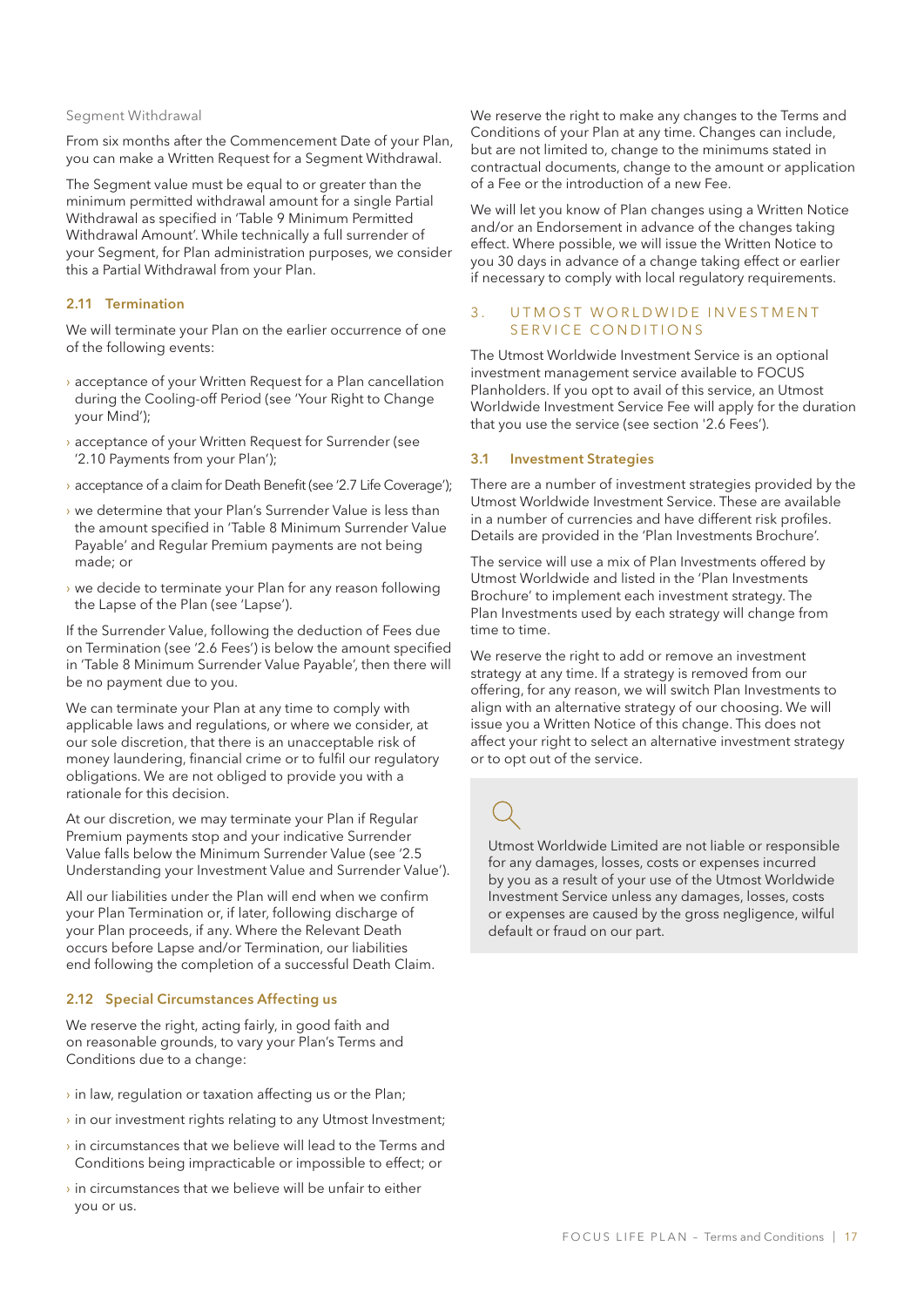#### 3.2 Opting to use the Service

You use the Utmost Worldwide Investment Service at your own risk and you should continue to seek professional advice to ensure that use of the service meets your needs.

When you opt to use the Utmost Worldwide Investment Service, you will select an investment strategy and risk profile from those available. You will also give us discretionary authority to select Plan Investments for allocation of Premiums, to process switches and to redirect Premium allocations. You can provide a Written Request to avail of the Utmost Worldwide Investment Service at any time. If you select the service, this will immediately revoke any preexisting third-party investment manager appointment.

While availing of the service, you cannot direct investment of your Premiums or alteration of your Plan Investment holdings yourself.

You may however provide a Written Request to change the investment strategy applied to your Plan. This will trigger switch transactions and/or Premium redirection. We accept no responsibility for any loss incurred resulting from any delay in realigning your investment holdings to that of the new investment strategy.

#### 3.3 Stopping use of the Service

You can provide a Written Request to stop availing of the service at any time. We also reserve the right to remove the service, from any or all Planholders, for any reason. Where possible we will provide you with advance Written Notice of our withdrawal of the service.

In either case, any Plan Investment transactions (such as switches) which have commenced will first be completed.

You will be responsible for the future direction of investment. No further changes to the investment allocation will be processed unless we receive a Written Request from you or a duly appointed third-party investment manager.

### 4 . STANDARD CONTRACT TERMS

#### 4.1 Insurer Details

Utmost Worldwide Limited is incorporated in Guernsey under company registration number 27151. Our registered head office address is Utmost House, Hirzel Street, St Peter Port, Guernsey, Channel Islands GY1 4PA.

### 4.2 Regulator

Utmost Worldwide Limited is principally regulated in Guernsey, as a licensed insurer by the Guernsey Financial Services Commission under the Insurance Business (Bailiwick of Guernsey) Law, 2002 (as amended) to undertake international, domestic, life and general insurance business. Their address is: Guernsey Financial Services Commission, Glategny Court, Glategny Esplanade, St Peter Port, Guernsey, Channel Islands GY1 1WR.

#### 4.3 Governing Law

This contract is governed, construed and interpreted in accordance with the law of the Island of Guernsey and the courts of Guernsey shall have exclusive jurisdiction to hear any matter arising in connection with your Plan.

### 4.4 Planholder Protection

As a Planholder, you benefit from Guernsey's 'policyholder protection regime' imposed by the Guernsey Financial Services Commission under the Insurance Business (Bailiwick of Guernsey) Law, 2002 (as amended).

#### 4.5 Financial Advice

Your Plan is a financial services product that has been purchased directly from us by you via a broker, typically your Financial Adviser.

If you have followed the recommendations of a Financial Adviser in making your decision to buy your Plan, that Financial Adviser has sole responsibility for the financial advice provided to you. Your Financial Adviser works for you alone and does not act as our agent.

We do not check or verify the financial advice that you have received, so you should make sure that your Financial Adviser is appropriately qualified and licensed to provide you with financial advice and you should make sure that the advice is suitable to meet your own current and future personal circumstances.

Your Financial Adviser should have fully explained the Terms and Conditions of your Plan, and you should be fully confident that you properly understand how the Plan operates.

Whilst we cannot provide you with financial advice, we can answer any questions about the operation of your Plan. You can contact our Helpdesk at +44 (0)1481 715800 or email us at UWCustomerService@utmostworldwide.com

#### 4.6 Anti-Money Laundering

You must supply us with any information or documents we request to let us to comply with anti-money laundering and countering terrorist financing laws and regulations whether applicable in Guernsey or in any other jurisdiction we deem relevant.

We will not allocate your Premium or release any payment from the Plan until you have provided the information we require to comply with our legal and regulatory obligations. We accept no liability for any losses arising from any delay.

#### 4.7 Sanctions

We will not provide cover and will not pay out a Plan benefit where the provision or extent of cover or the payment of a benefit could expose us to any risk of prosecution, regulatory sanction, prohibition, violation or restriction under any applicable trade or economic sanctions, laws or regulations in place.

In the above circumstances, despite any provision of these Terms and Conditions to the contrary, we will not be liable to you or any third party for the failure to provide cover or discharge a benefit.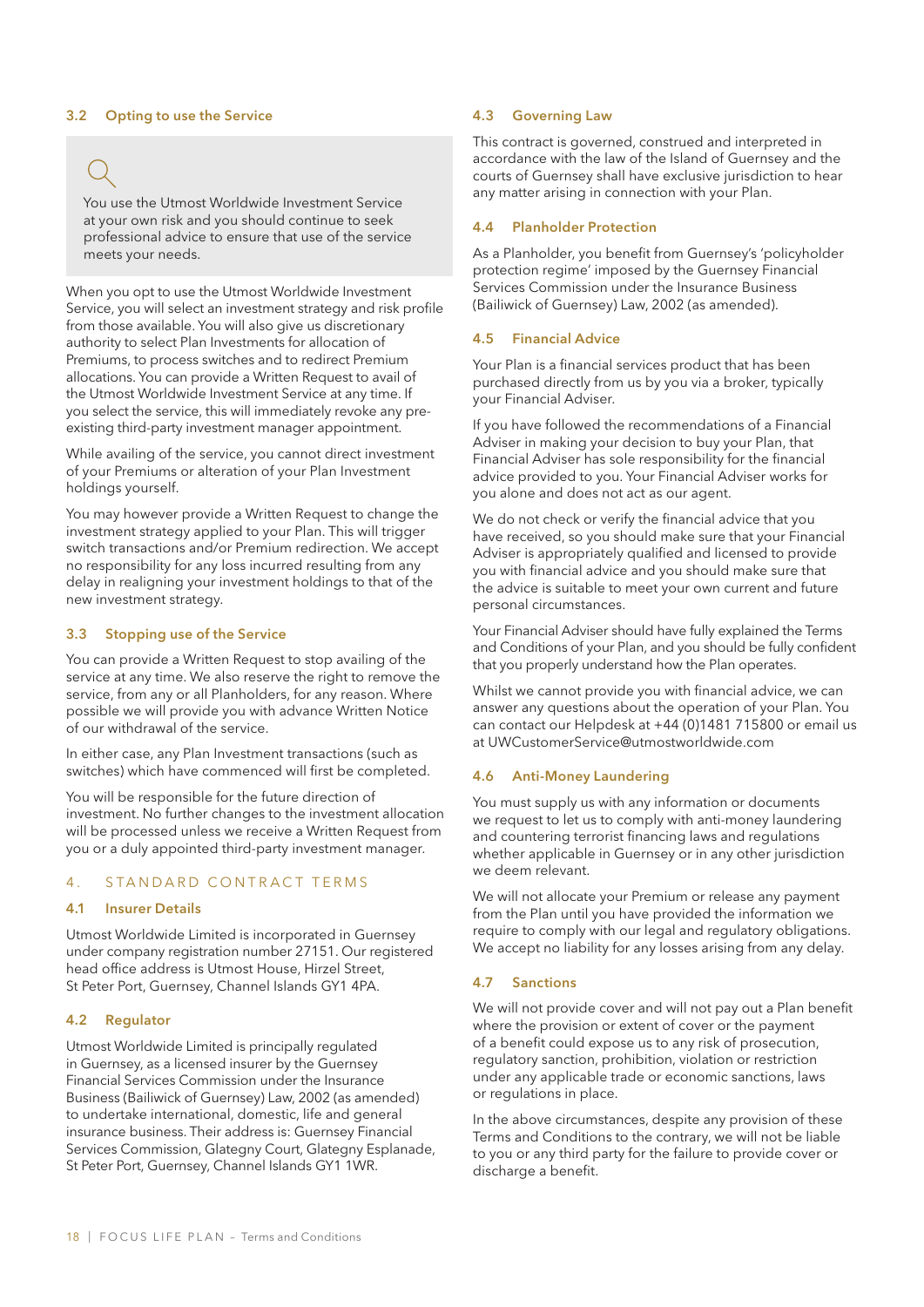#### 4.8 Underwriting

We reserve the right to conduct underwriting procedures (both medical and/or financial) or to seek further information:

- › before your Plan's Commencement Date;
- $\rightarrow$  on receipt of a Written Request to amend your Regular Premium amount or frequency;
- › on receipt of your Written Request for a Single Premium;
- › in the event of a claim for Death Benefit; or
- › on receipt of your Written Request to recommit (see '2.9 Options at the End of your Commitment Period').

Failure to provide requested information may cause a processing delay. We accept no liability for losses incurred because of your delay or failure to respond to our requests.

#### 4.9 Personal Data

Utmost Worldwide Limited is registered with the Office of the Data Protection Authority in Guernsey and must comply with the Data Protection (Bailiwick of Guernsey) Law, 2017 (as may be amended).

We collect and use personal data to set up and administer your Plan and to comply with our legal and regulatory obligations. In certain instances, we will collect personal information, including medical or other sensitive personal information relating to you and/or other individuals named in your Plan. We hold all information we collect in line with applicable data protection legislation.

We will share your personal information within our group of companies or to third-party service providers we have engaged to the extent necessary to administer your Plan or to comply with our legal and regulatory obligations.

You can learn more about your privacy rights by reading our 'Data Privacy Notice' located on our website: utmostinternational.com/privacy-statements/

### 4.10 Taxation

The taxes, levies and/or fees ('Fiscal Liabilities and Taxes') applicable to you or your Plan will depend on your personal circumstances and the tax laws in your country of residence and/or domicile.

You are solely responsible for the discharge of any Fiscal Liabilities and Taxes arising in connection with your Plan. You should seek regular professional advice throughout the life of your Plan.

Where we consider that we are obliged to pay taxes, levies and/or fees to a government department or agency, or other regulated body, in respect to any Plan transaction that we facilitate, then we will do so. We will deduct them from your Plan Units or Premium allocation or Plan benefit payment as required.

In addition, we may be required by law to report information about you and/or the Plan to tax or other regulatory authorities. You must supply us with any information or documents we request to allow us fulfil our obligations whether applicable in Guernsey or in any other jurisdiction.

Guernsey complies with the Tax Information Exchange obligations of the US Foreign Account Tax Compliance Act and the Common Reporting Standard as issued by the Organisation for Economic Co-operation and Development.

#### 4.11 Third-Party Rights

You, your assignee or your executors can enforce the rights and benefits provided under your Plan.

#### 4.12 Waiver

Where we fail or neglect to enforce our rights under the Plan on any occasion, this is not a waiver of that or any other of our rights under the Plan at another point in time.

#### 4.13 Force Majeure

We will not be liable for delay or failure to perform any of our obligations, in full or part, due to an exceptional action, event, or any circumstance or act that is beyond our reasonable control.

These circumstances include but are not limited to, acts of God, war, riot, fire, terrorism, malicious damage, industrial dispute, power failure, interruption or breakdown of technical communications and/or information technology systems, or compliance with any law or governmental order, rule, regulation, direction or nationalisation.

### 4.14 Interest

Interest is not payable on payments due from your Plan unless we delay a payment for more than two months after the claimant has satisfied our customer due diligence requirements and we have received the settlement proceeds from the relevant Utmost Investment.

If we have not discharged your Plan proceeds within two months of that date, you are entitled to interest from that date up to the date we discharge your proceeds. We calculate interest at the relevant market rate from the end of the two-month period (as described above) until the actual date of payment of the claim.

### 4.15 Severability

If a relevant authority considers any term or condition of your Plan to be invalid, illegal or unenforceable, the remaining Terms and Conditions will remain binding with the same effect as if the invalid term or condition never existed.

### 4.16 Complaints

We aim to maintain the highest levels of customer care. If we fall below our high standards and you feel dissatisfied, we want to hear from you.

Please direct your complaint to our Complaints Team and send it to us by e-mail at complaints@utmostworldwide.com or by post, using the address on the back cover of this document.

If you are not satisfied with our final response to your complaint, you can refer your complaint to the Channel Islands Financial Ombudsman at the following address: Channel Islands Financial Ombudsman, PO Box 114, Jersey, Channel Islands, JE4 9QG.